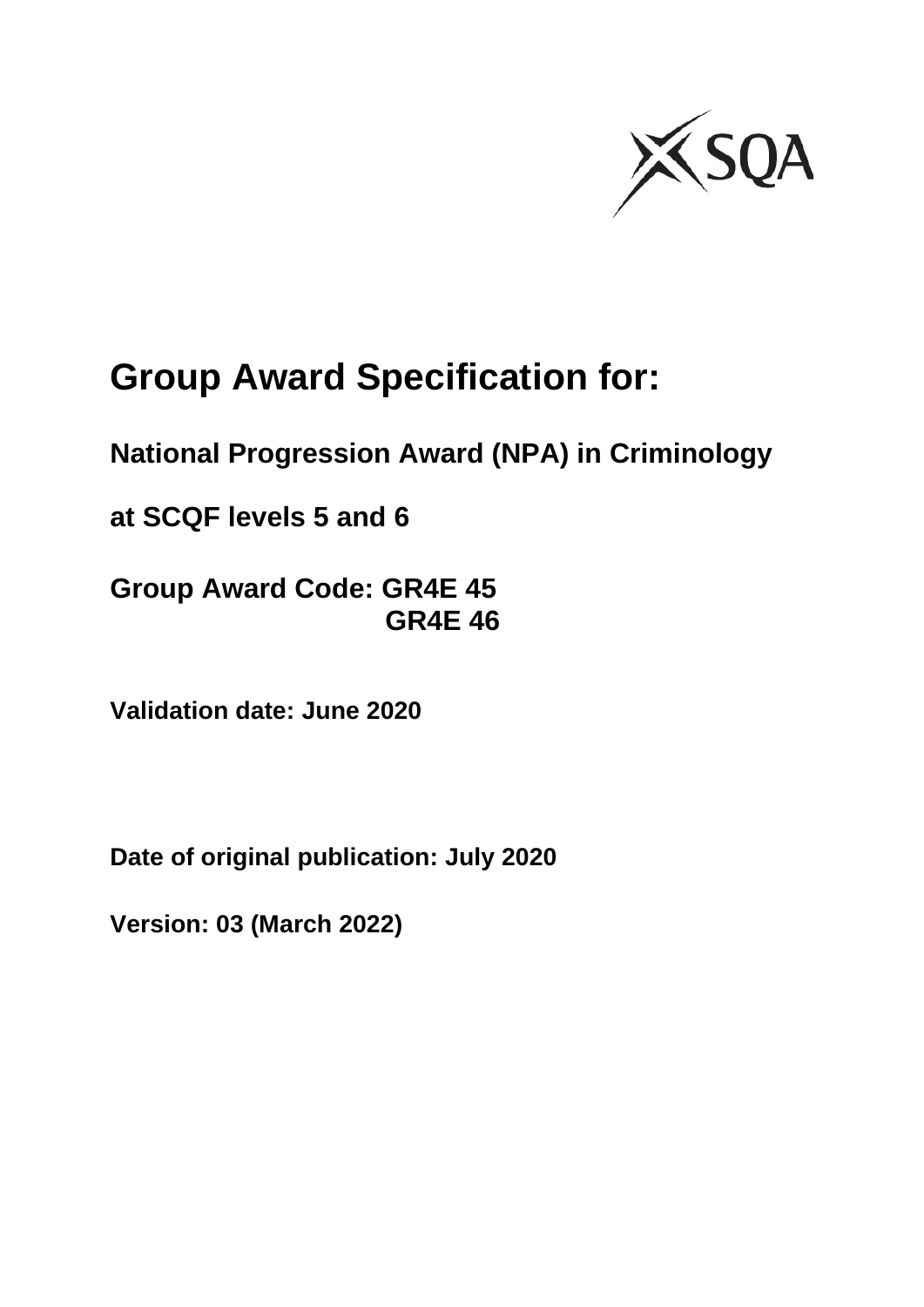## **Contents**

|   | 1.1 |                                                                                |     |
|---|-----|--------------------------------------------------------------------------------|-----|
|   | 1.2 |                                                                                |     |
|   | 1.3 |                                                                                |     |
| 2 |     |                                                                                |     |
|   | 2.1 |                                                                                |     |
| 3 |     |                                                                                |     |
|   | 3.1 |                                                                                |     |
|   | 3.2 |                                                                                |     |
| 4 |     |                                                                                |     |
|   | 4.1 |                                                                                |     |
| 5 |     | Additional benefits of the qualification in meeting employer needs10           |     |
|   | 5.1 |                                                                                |     |
|   | 5.2 | Mapping of Core Skills development opportunities across the qualification(s)14 |     |
|   | 5.3 |                                                                                |     |
| 6 |     |                                                                                |     |
|   | 6.1 |                                                                                |     |
|   | 6.2 |                                                                                |     |
|   | 6.3 |                                                                                |     |
|   | 6.4 |                                                                                |     |
|   | 6.5 |                                                                                |     |
| 7 |     |                                                                                |     |
|   | 7.1 |                                                                                |     |
|   | 7.2 |                                                                                |     |
|   | 7.3 | Guidelines on qualifications required for teaching, assessing and internally   |     |
|   |     |                                                                                |     |
|   |     |                                                                                | .25 |
|   | 7.4 | Guidelines on qualifications required for teaching, assessing and internally   |     |
|   |     |                                                                                |     |
| 8 |     |                                                                                |     |
| 9 |     |                                                                                |     |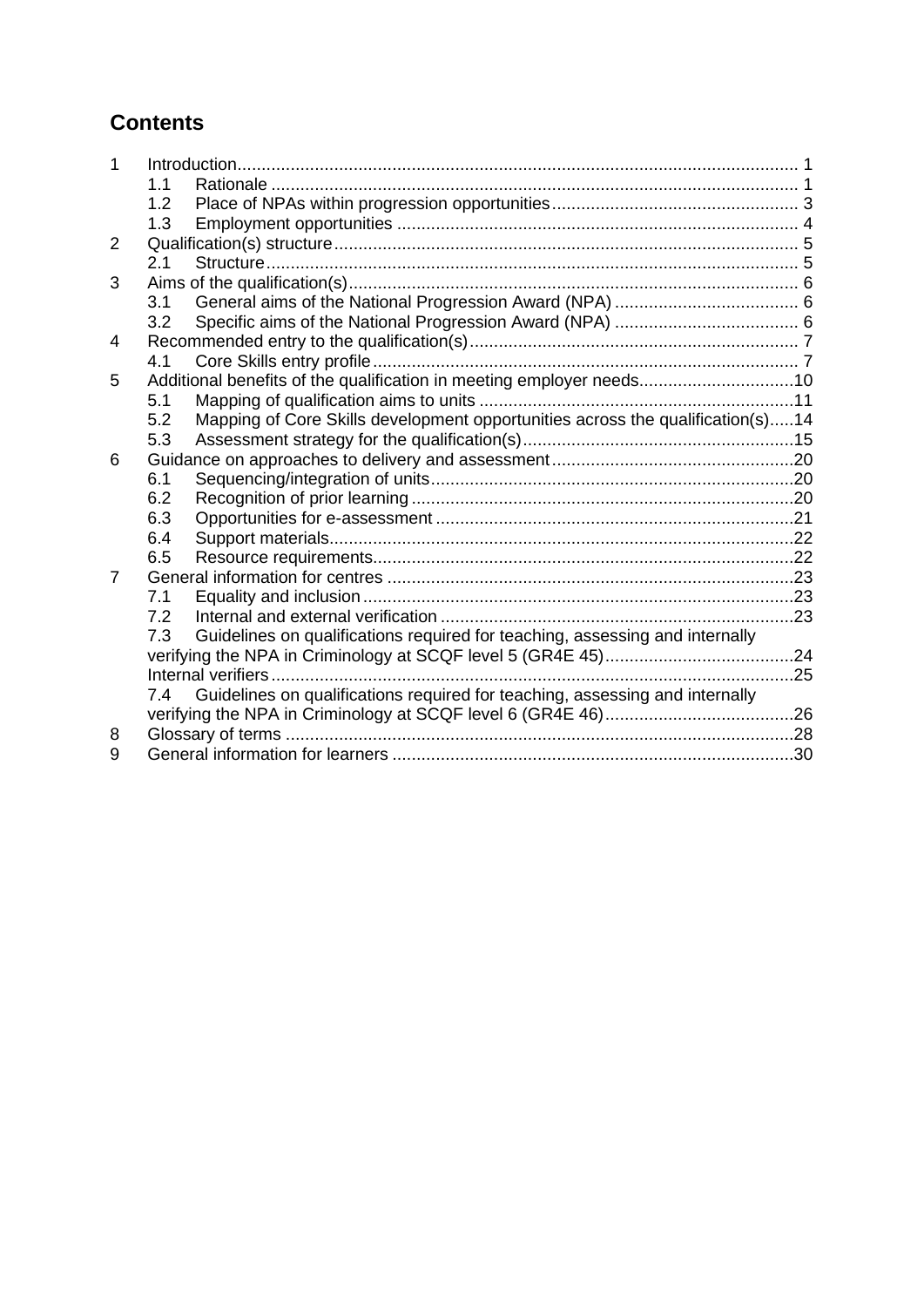# <span id="page-2-0"></span>**1 Introduction**

This document was previously known as the arrangements document. The purpose of this document is to:

- assist centres to implement, deliver and manage the qualification.
- provide a guide for new staff involved in offering the qualification.
- inform course managers teaching staff, assessors, learners, employers and higher education institutes (HEIs) of the aims and purpose of the qualification.
- provide details of the range of learners the qualification is suitable for and progression opportunities.

### <span id="page-2-1"></span>**1.1 Rationale**

#### **1.1.1 Title**

National Progression Award in Criminology at SCQF level 5 National Progression Award in Criminology at SCQF level 6

Criminology is the scientific study of crime, including its causes, responses by the criminal justice system, and methods of prevention. In both the mandatory and optional units, leaners will study the nature and extent of crime, crime in the community, forensic science and crime control strategies.

These are introductory awards and augment SQA's portfolio in Criminology. Learners have the opportunity to progress to PDAs at SCQF levels 7 and 8. Criminology is one of the fastest growing academic disciplines in the UK. There are undergraduate criminology degrees and joint honours courses on offer throughout the UK.

#### **1.1.2 Purpose**

This National Progression Award (NPA) is designed to introduce learners to a selection of topics and areas of debates that inform contemporary ideas of crime and justice. Learners will examine a suite of units depending on the SCQF level for which they are entered.

This National Progression Award (NPA) may be undertaken for a variety of reasons:

- widening participation
- the potential to meet the needs and/or interests of a variety of learners
- providing opportunities for part-time and evening class learners
- providing a sense of achievement of a group award
- useful to outlying centres that do not have the teaching resources to deliver a full National Certificate
- to credit achievements for those who do not achieve, for a variety of reasons, a full National Certificate
- to develop skills needed for progression into further or higher education and employment
- to develop study skills
- to help tailor requirements to a particular programme of learning
- provide opportunities for progression into a range of further education programmes
- enhance the social sciences/legal services/forensic science portfolio within centres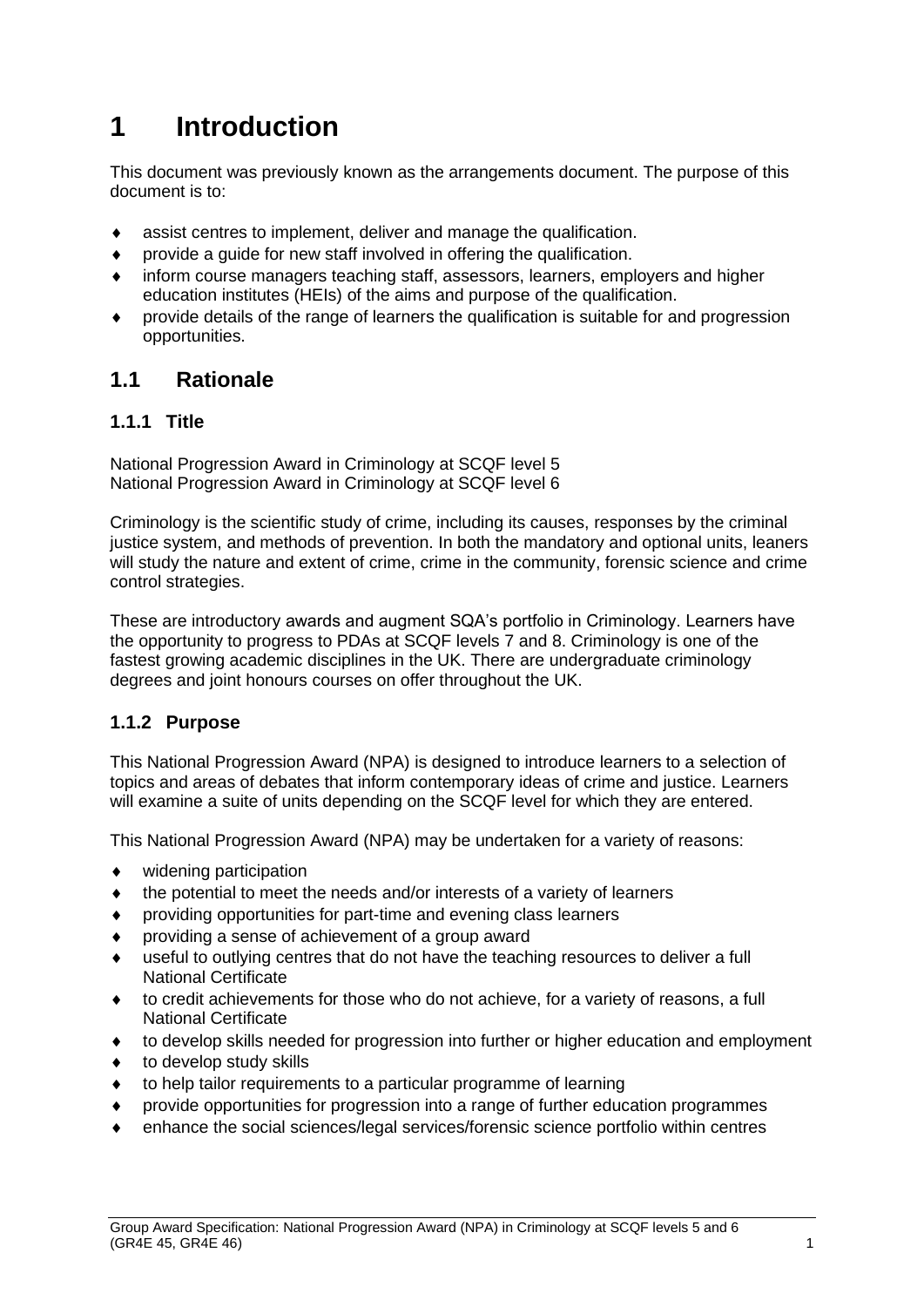### **1.1.3 Target groups**

The awards are intended for a range of learners:

- part-time study and the evening class market
- adult returners, some of whom are vulnerable, can come from deprived sections of the community and/or who have experienced social exclusion
- those who are not in a position to commit to a full National Certificate (NC) programme, for example, asylum seekers whose status can change
- ◆ senior phase and adult learners

Each subject unit has value. Learners would receive credit for in-depth knowledge in a subject specific area. The NPAs recognise the importance of subject content and the development of specialist skills.

#### **Types/range of learners**

| <b>Learner Group</b>               |              |                        |              |                               |  |  |  |
|------------------------------------|--------------|------------------------|--------------|-------------------------------|--|--|--|
| <b>Markets aimed at:</b>           |              | Who product is for:    |              | Who will deliver product?     |  |  |  |
| Widening<br>participation          | $\checkmark$ | Adult returners        | $\checkmark$ | Further education<br>colleges |  |  |  |
| Workforce<br>development           |              | <b>Employees</b>       |              | <b>Schools</b>                |  |  |  |
| Senior phase and<br>adult learners | ✓            | <b>School learners</b> |              | Private training providers    |  |  |  |
| Skills for Life and<br>Work        | $\checkmark$ | Further education      | ✓            | Higher education              |  |  |  |
| Engaging employer                  |              | Higher education       |              | <b>Adult and Community</b>    |  |  |  |
|                                    |              | Volunteers             | ✓            | Prisons                       |  |  |  |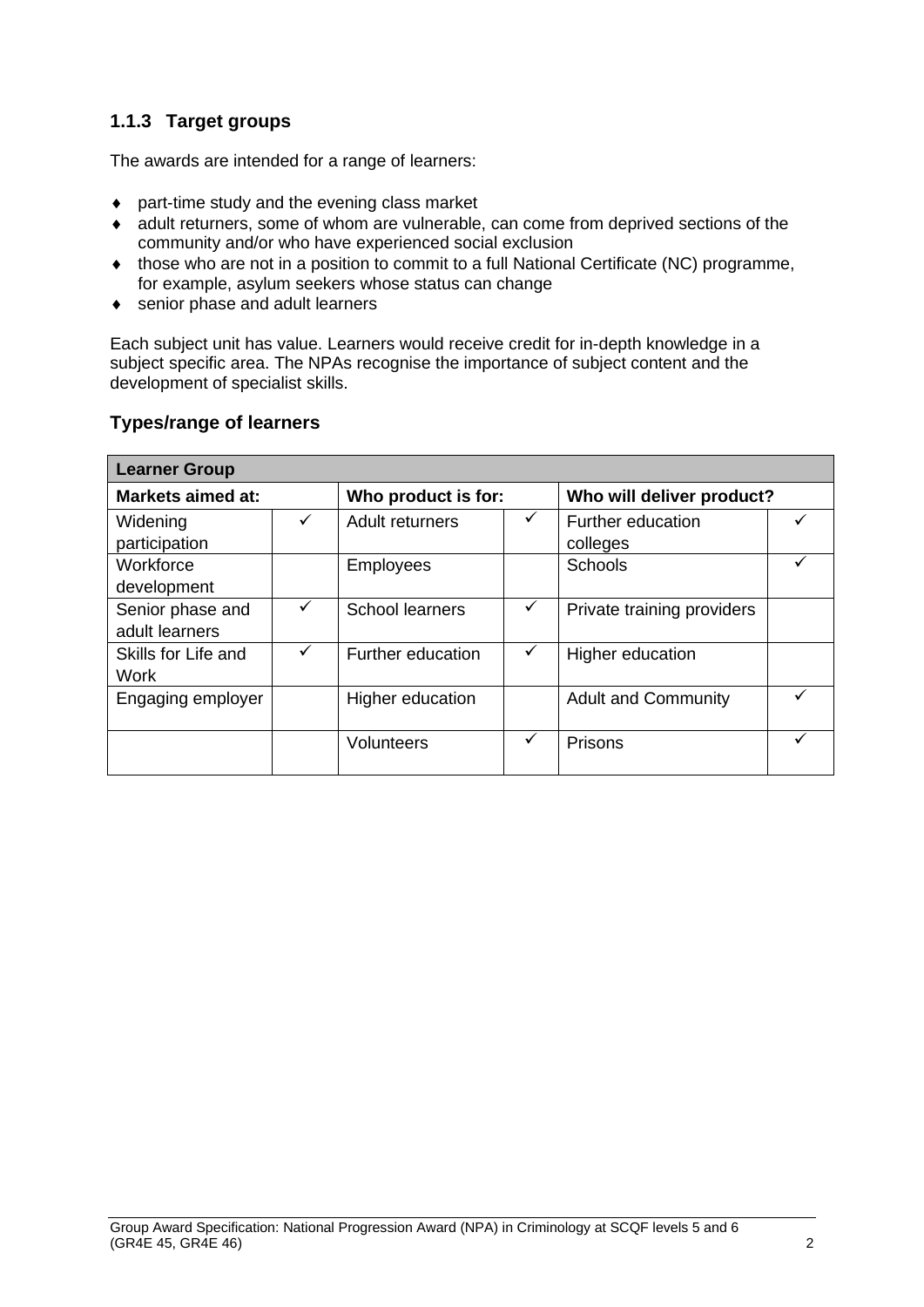## <span id="page-4-0"></span>**1.2 Place of NPAs within progression opportunities**

The NPA would provide progression to National Qualifications at SCQF level 6 or HNC at SCQF level 7. It would be a subset of the NCs in Social Sciences (or could be studied at school/college independently). The award could also provide progression towards some of The Open University programmes.

| <b>SCQF</b><br>level | Qualification                         | Subject area                                                                                                                                                                                                                                                                                         |
|----------------------|---------------------------------------|------------------------------------------------------------------------------------------------------------------------------------------------------------------------------------------------------------------------------------------------------------------------------------------------------|
| 1                    | Access 1/National 1                   | Social Subjects Units                                                                                                                                                                                                                                                                                |
| $\overline{2}$       | <b>Access 2/National 2</b>            | <b>Social Subjects Units/Course</b>                                                                                                                                                                                                                                                                  |
| 3                    | Access 3/National 3                   | <b>History Units/Course</b><br><b>Modern Studies Units/Course</b>                                                                                                                                                                                                                                    |
| 4                    | National 4                            | <b>Modern Studies Units/Course</b><br><b>People and Society Units/Course</b><br><b>Care Units/Course</b>                                                                                                                                                                                             |
| 5                    | National 5/ National<br>Certificate   | <b>Modern Studies Units/Course</b><br><b>Psychology Units/Course</b><br><b>Sociology Units/Course</b><br><b>Social Sciences National Certificate</b><br><b>Crime-based Units</b><br><b>Legal/Law Units</b><br><b>Care Units/Course</b>                                                               |
| 6                    | <b>Higher/National Certificate</b>    | <b>Modern Studies Units/Course</b><br><b>Politics Units/Course</b><br><b>Psychology Units/Course</b><br><b>Sociology Units/Course</b><br><b>Social Sciences National Certificate</b><br><b>Crime-based Units</b><br><b>Care Units/Course</b><br><b>Working with Communities National Certificate</b> |
| $\overline{7}$       | Advanced Higher/HNC/<br>Degree Year 1 | <b>Modern Studies Units/Course</b><br><b>Criminology PDA</b><br><b>Legal Services HNC</b><br><b>Police Studies HNC</b><br><b>Social Sciences HNC</b><br><b>Working with Communities HNC</b><br><b>BA Criminology</b><br><b>BA Criminal Justice</b><br><b>BA Law</b><br><b>LLB</b>                    |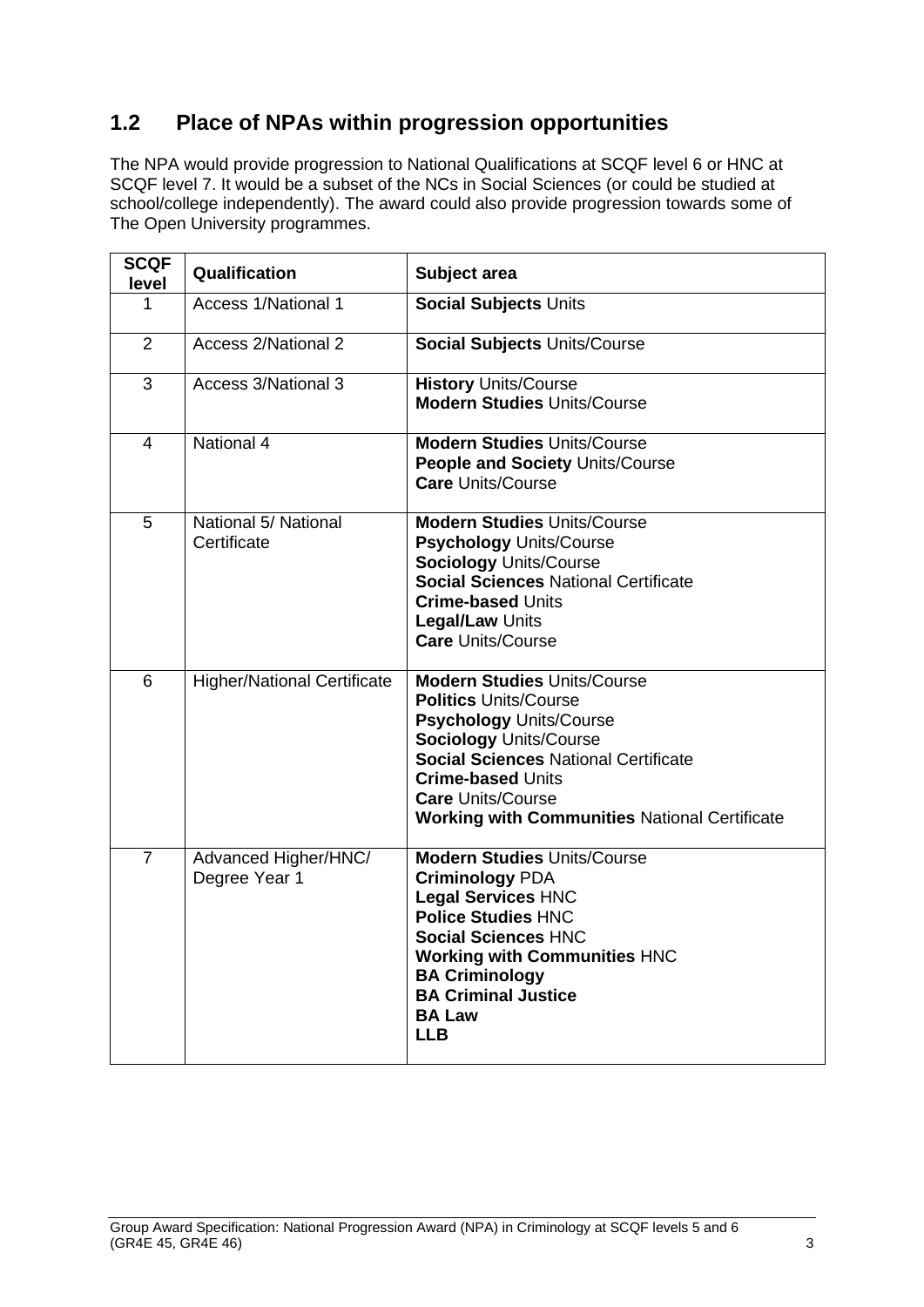| <b>SCQF</b><br>level | Qualification     | Subject area                                                                                                                                                                                                               |
|----------------------|-------------------|----------------------------------------------------------------------------------------------------------------------------------------------------------------------------------------------------------------------------|
| 8                    | HND/Degree Year 2 | <b>Legal Services HND</b><br>Police Service Leadership and Management NPA<br><b>Social Sciences HND</b><br><b>PDA in Criminology</b><br><b>BA Criminology</b><br><b>BA Criminal Justice</b><br><b>BA Law</b><br><b>LLB</b> |
| 9                    | Degree Year 3     | <b>BA Criminology</b><br><b>BA Criminal Justice</b><br><b>BA Law</b><br><b>Social Sciences</b><br><b>LLB</b>                                                                                                               |
| 10 <sup>1</sup>      | Degree Year 4     | <b>BA Law</b><br><b>Social Sciences</b><br><b>LLB</b>                                                                                                                                                                      |

### <span id="page-5-0"></span>**1.3 Employment opportunities**

The NPAs cover SCQF levels 5–6, allowing clear progression and development routes to higher level education and employment. The qualification is available at two levels and learners may progress to the next level if they wish to continue their studies. Learners can also progress to other qualifications in this area, or a related area, for example, the Professional Development Award (PDA) in Criminology.

This award may also lead to employment in a related field of work. Market research demonstrates that such qualifications have desirable practical skills required by employers, as well as opening the door to other vocational opportunities existing in administrative or supervisory/management roles in business, finance, the commercial or public sector and the Police. Skills such as communication, time management and the ability to work with others were said to be fundamental to a learner's employment prospects.

The NPAs also support the development of other higher order skills that are useful in many employment situations. Skills such as data handling, critical analysis and complex thinking skills are developed and achieved through the complexity of the material being covered, as well as the activities inherent in the delivery and assessment of the subject matter. Skills such as problem solving, research skills and reaching conclusions are advantageous in many occupations. These are transferable skills, not specific to one situation but adaptable for a variety of situations. It is these skills that employers want their staff to demonstrate. The NPAs support the growth of these competences.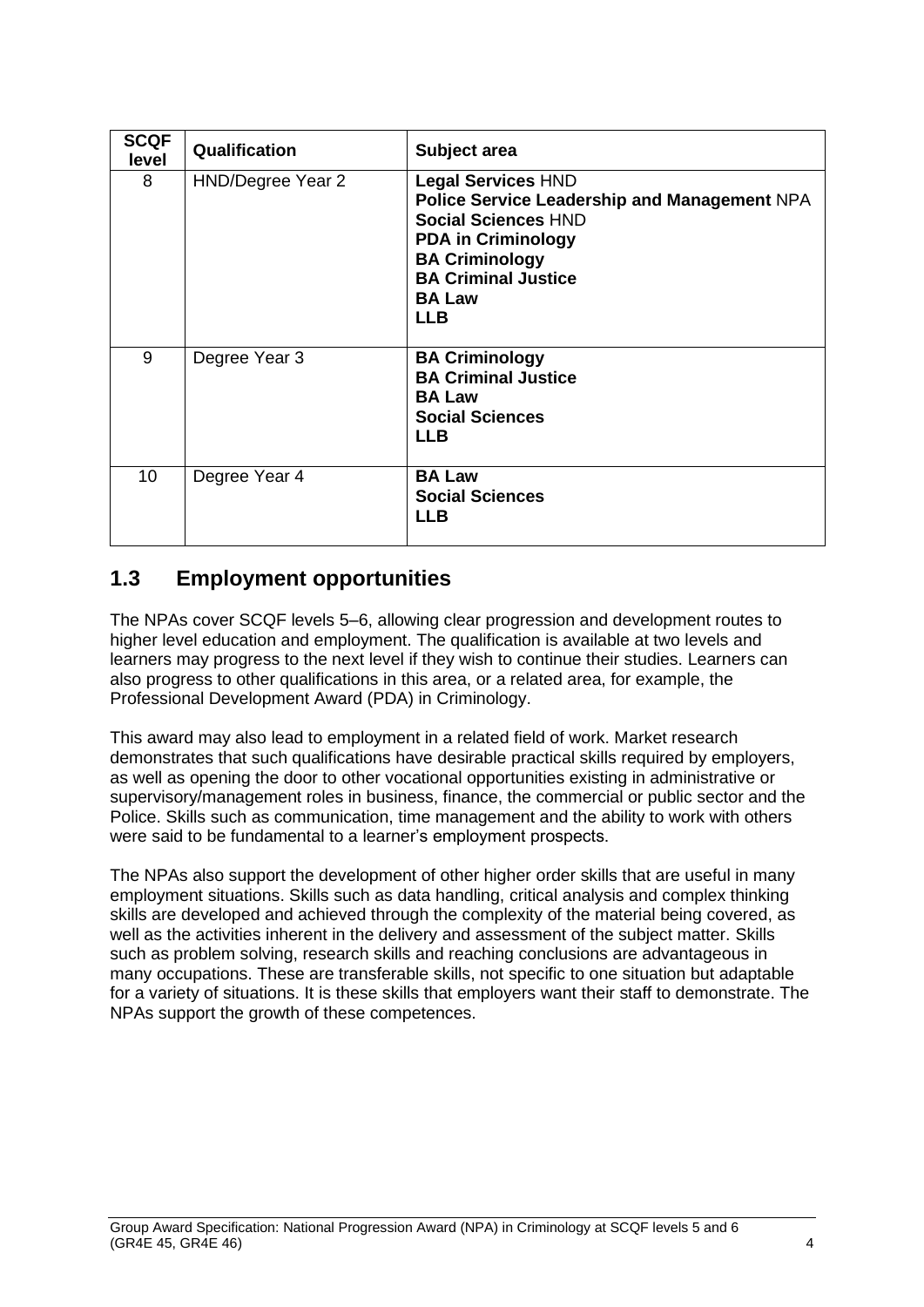# <span id="page-6-0"></span>**2 Qualification(s) structure**

This National Progression Award (NPA) is made up of 3 SQA Unit credits. They comprise 18 SCQF credit points at SCQF level 5 and/or level 6. A mapping of Core Skills development opportunities is available in section 5.2.

### <span id="page-6-1"></span>**2.1 Structure**

### **2.1.1 SCQF level 5 NPA**

| <b>Unit</b><br>code | <b>Unit title</b>                                      | <b>SQA</b><br>credit | <b>SCQF</b><br>credit<br>points | <b>SCQF</b><br>level |
|---------------------|--------------------------------------------------------|----------------------|---------------------------------|----------------------|
| J48F 45             | Criminology: Crime in the Community                    |                      | 6                               | 5                    |
|                     | Plus, two credits from the following units:            |                      |                                 |                      |
| J2A5 75             | Modern Studies: Social Issues in the United<br>Kingdom |                      | 6                               | 5                    |
| J48G 45             | The History and Development of<br>Criminology          |                      | 6                               | 5                    |
| J45V 45             | Forensic Science: Applications                         | 1                    | 6                               | 5                    |
| J48E 45             | Criminology: Crime Scenes                              | 1                    | 6                               | 5                    |

### **SCQF level 6 NPA**

| <b>Unit</b><br>code | <b>Unit title</b>                                      | <b>SQA</b><br>credit | <b>SCQF</b><br>credit<br>points | <b>SCQF</b><br>level |
|---------------------|--------------------------------------------------------|----------------------|---------------------------------|----------------------|
| J46Y 46             | Criminology: Nature and Extent of Crime                | 1                    | 6                               | 6                    |
|                     | Plus, two credits from the following units:            |                      |                                 |                      |
| J2A6 76             | Modern Studies: Social Issues in the<br>United Kingdom | 1                    | 6                               | 6                    |
| J46W 46             | Criminology: Forensic Psychology                       | 1                    | 6                               | 6                    |
| F824 12             | <b>Forensic Science: Practical Techniques</b>          | 1                    | 6                               | 6                    |
| J46X46              | Criminology: Crime Control Strategies                  | 1                    | 6                               | 6                    |
| FN51 12             | Crime in Society                                       | 1                    | 6                               | 6                    |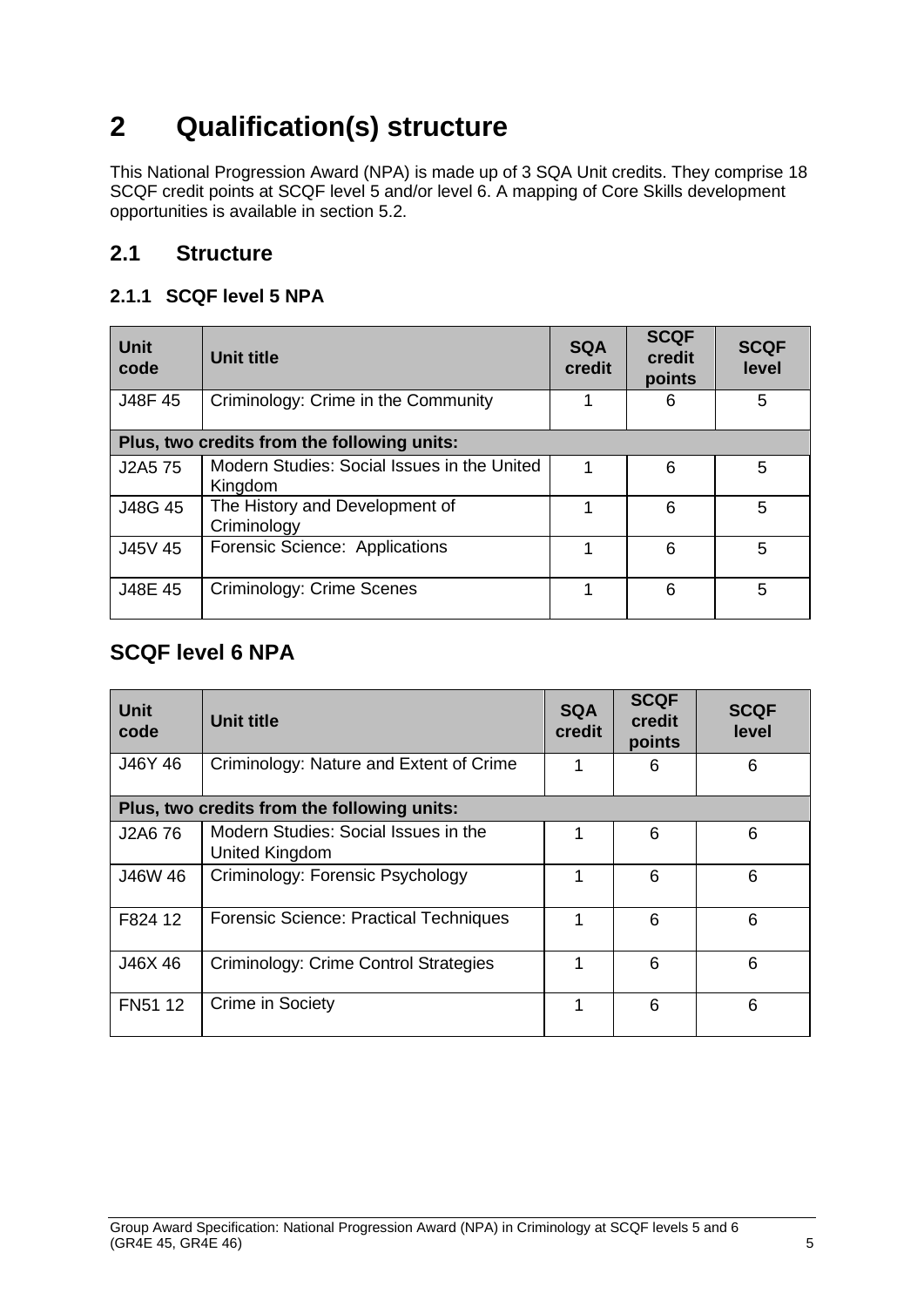# <span id="page-7-0"></span>**3 Aims of the qualification(s)**

Learners will be encouraged to know and evaluate research carried out by social scientists and experts associated with the specific discipline. Wherever possible, research methods will be contextualised. Learners will be encouraged to consider social science based theories and approaches to crime and justice. They will be expected to take a critical view of evidence-based research.

## <span id="page-7-1"></span>**3.1 General aims of the National Progression Award (NPA)**

- Enabling progression within the SCQF, including progression to NC programmes
- Time management, goal setting, punctuality and meeting deadlines
- ◆ Referencing, citation and bibliography skills
- Develop skills in information communication technology
- Organising and planning
- Working as an individual and with others
- ◆ Problem solving
- Developing personal effectiveness
- Developing the ability to take responsibility for one's own learning
- Providing opportunities for career planning and enhancing learners' employment prospects

## <span id="page-7-2"></span>**3.2 Specific aims of the National Progression Award (NPA)**

#### **SCQF level 5**

- Enhance the knowledge and understanding of learners and to enable them to make use of this knowledge and understanding to describe aspects of criminology
- Develop a basic understanding of the criminal justice system
- Develop an understanding of the contribution of the study of crime to the modern world and human behaviour
- Develop an open-minded and critical approach to study
- Potential to experience a range of assessment methods
- Gain knowledge and understanding of the importance of evidence-based research, including investigation and research skills
- Gain knowledge of competing views, perspectives, theories and evidence relating to the causes of crime
- Gain insight into the way crime and criminal justice operates

#### **SCQF level 6**

- Enhance the knowledge and understanding of learners and to enable them to make use of this knowledge and understanding to evaluate aspects of criminology
- Develop an understanding of the criminal justice system
- Develop an understanding of the contribution of criminology to the modern world and human behaviour
- Develop an open-minded, critical and evaluative approach to study
- Potential to experience a range of assessment methods
- Gain knowledge and understanding of the importance of evidence-based research, including investigation and research skills
- Gain knowledge of competing views, perspectives, theories and evidence relating to the causes of crime
- Gain insight into the way crime and criminal justice operates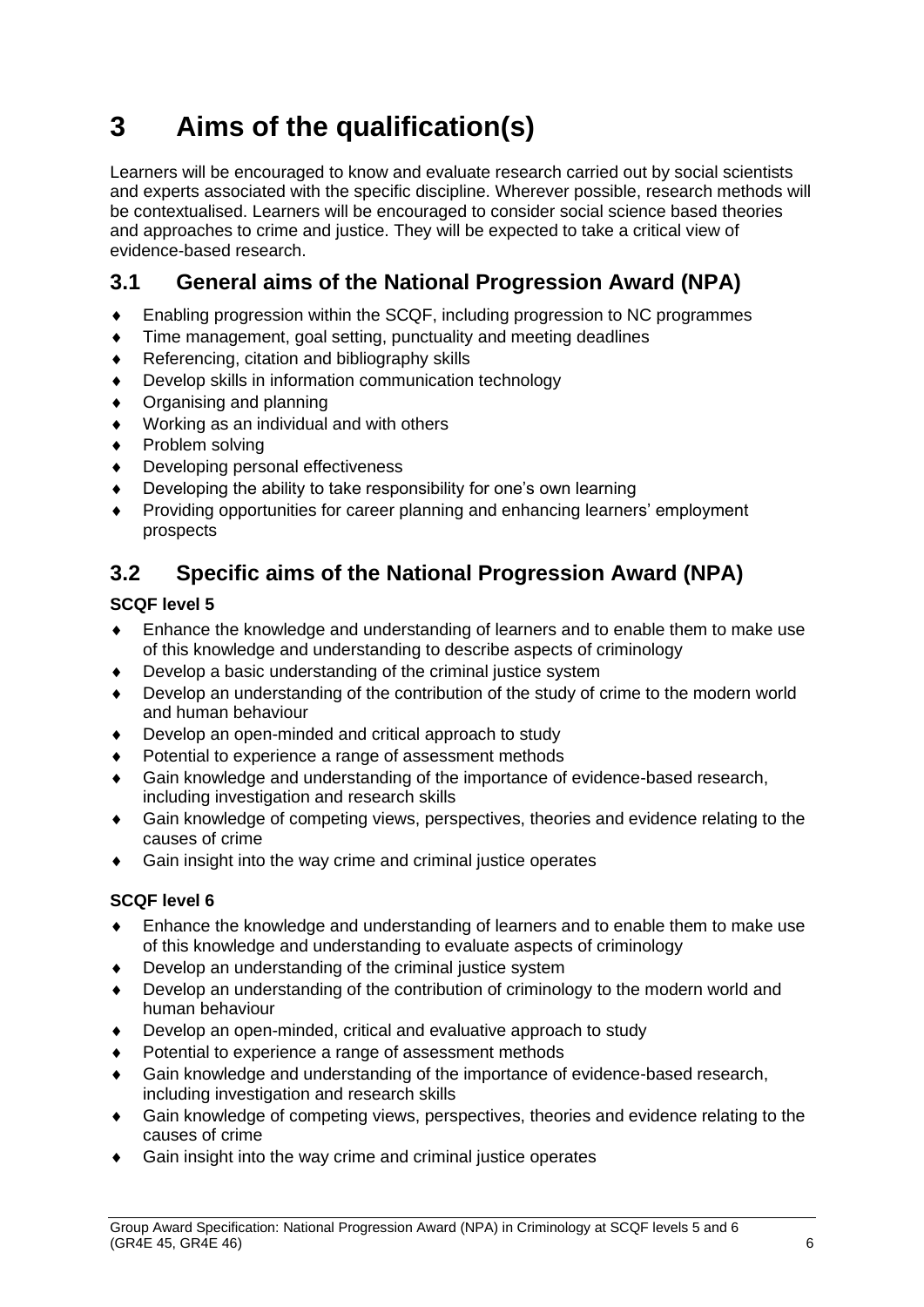# <span id="page-8-0"></span>**4 Recommended entry to the qualification(s)**

Entry to this qualification is at the discretion of the centre. NPAs in Criminology should encourage a range of entrants regardless of age, gender, background and race.

School-College partnerships introduce credible opportunities for academic studies; however, the nature of Criminology is challenging and includes sensitive topics such as domestic violence and sexual abuse. Both institutions need to consider the suitability of this course for their learners.

These awards should foster a positive attitude towards further study and lifelong learning.

The following information on prior knowledge, skills, experience or qualifications that provide suitable preparation for this qualification has been provided as guidance only.

Learners would benefit from having attained the skills, knowledge and understanding required by one or more of the following or equivalent qualifications and/or experience:

#### **NPA in Criminology at SCQF level 5**

Relevant units or qualifications at SCQF level 4

#### **NPA in Criminology at SCQF level 6**

Relevant units or qualifications at SCQF level 5

Scotland's colleges have a tradition of offering opportunities to applicants without formal qualifications and who may have experienced social exclusion. Therefore, centres are encouraged to support fully our tradition of social inclusion and continue to provide opportunities for applicants from non-traditional programmes. In such cases, centres are encouraged to consider experience, life skills and potential ability.

Consideration of access should be based on the interest and ability of a learner to undertake the units. For example, an applicant may have completed a non-certificated course in a related area and wish to pursue this at a higher level. Alternatively, a learner may be involved in political or legal activity, or community learning and development and wish some type of formal certificate.

### <span id="page-8-1"></span>**4.1 Core Skills entry profile**

The Core Skill entry profile provides a summary of the associated assessment activities that exemplify why a particular level has been recommended for this qualification. The information would be used to identify if additional learning support needs to be put in place for learners whose Core Skills profile is below the recommended entry level or whether learners should be encouraged to do an alternative level or learning programme.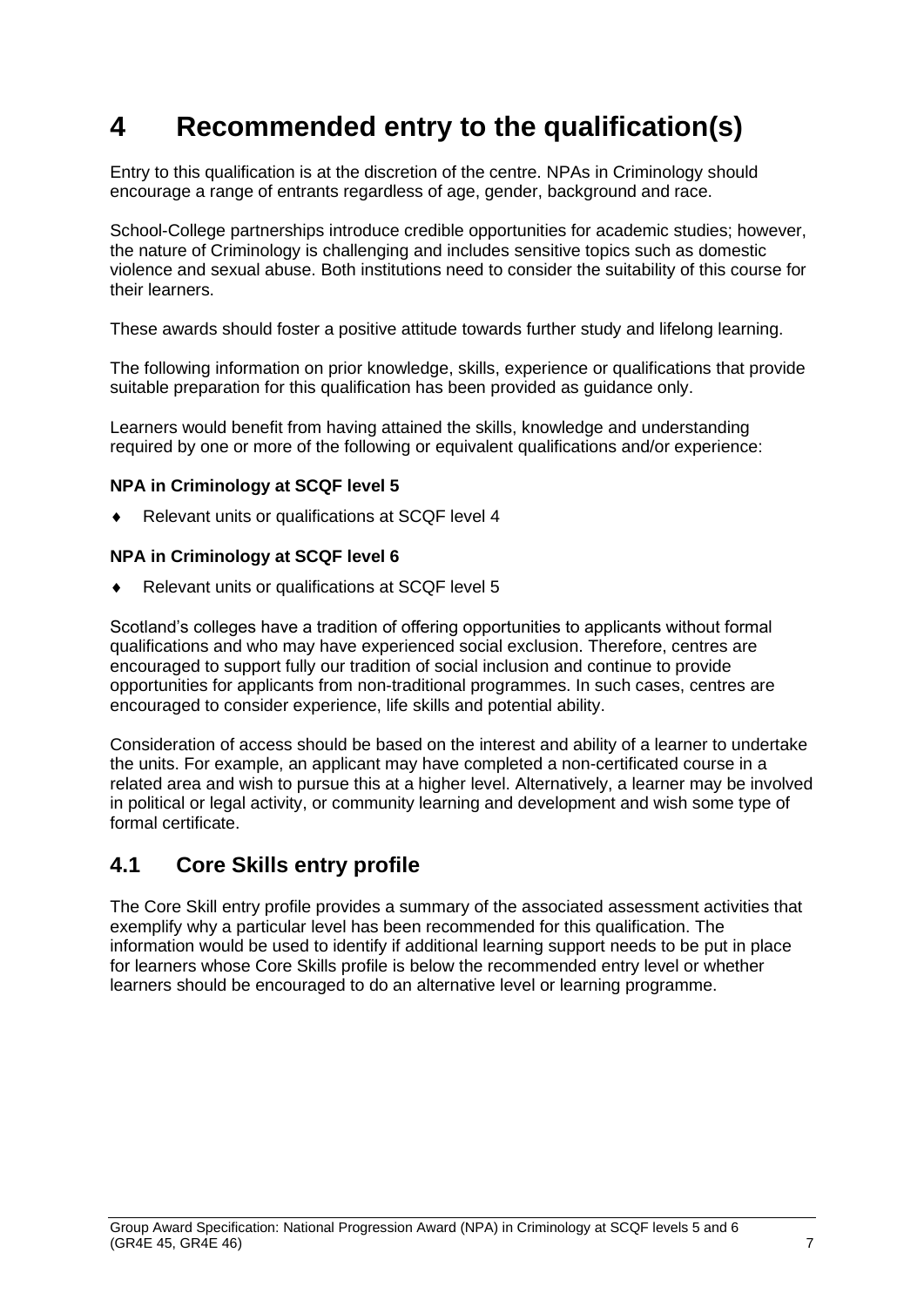### **For the NPA in Criminology at SCQF level 5**

| <b>Core Skill</b>                                 | <b>Recommended</b><br><b>SCQF entry</b><br>profile | <b>Associated assessment activities</b>                                                             |
|---------------------------------------------------|----------------------------------------------------|-----------------------------------------------------------------------------------------------------|
| Communication                                     | 4                                                  | Contributing to a general, personal,<br>or vocational blog.                                         |
|                                                   |                                                    | Giving a short informal talk and<br>answering some questions on some<br>aspect of work undertaken.  |
| Numeracy                                          | 4                                                  | Showing results of a survey in an<br>appropriate format for others to read<br>and make comparisons. |
|                                                   |                                                    | Carrying out calculations with whole<br>numbers and decimals.                                       |
| Information and Communication<br>Technology (ICT) | 4                                                  | Searching an email account for a<br>specific attachment.                                            |
|                                                   |                                                    | Uploading and sharing of file on<br>online forum.                                                   |
| <b>Problem Solving</b>                            | 4                                                  | Completing a task in a familiar<br>context.                                                         |
|                                                   |                                                    | Summarising, explaining, or drawing<br>conclusions.                                                 |
| <b>Working with Others</b>                        | 4                                                  | Sharing resources. Receiving and<br>considering feedback and advice.                                |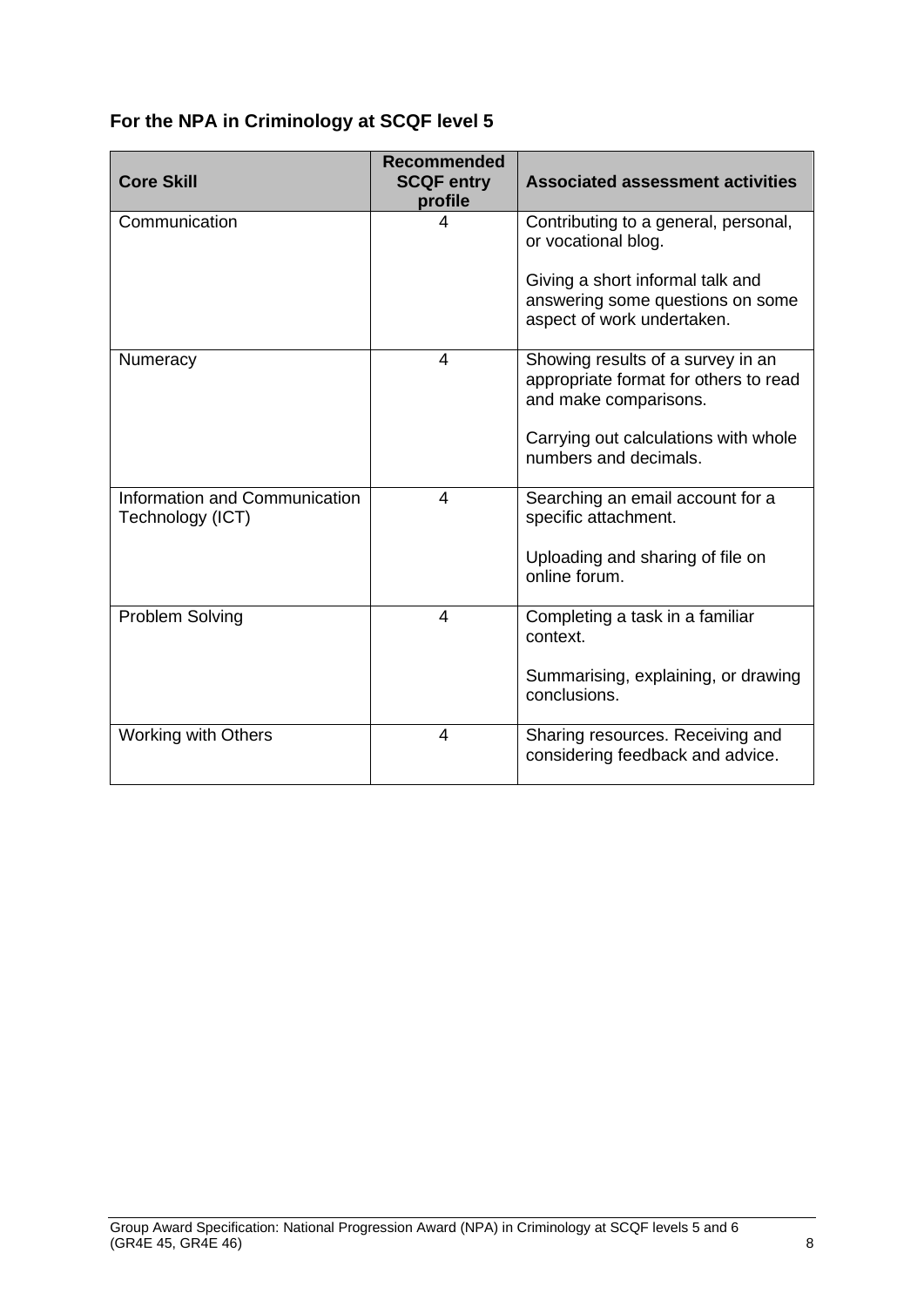### **For the NPA in Criminology at SCQF level 6**

| <b>Core Skill</b>                                           | <b>Recommended</b><br><b>SCQF entry</b><br>profile | <b>Associated assessment activities</b>                                                                                                                                                                                                                                                                                                                                                                        |
|-------------------------------------------------------------|----------------------------------------------------|----------------------------------------------------------------------------------------------------------------------------------------------------------------------------------------------------------------------------------------------------------------------------------------------------------------------------------------------------------------------------------------------------------------|
| Communication                                               | 5                                                  | Essays; presentation; poster<br>presentation; blogs and podcasts.<br>Research, read and select<br>information from a variety of sources.<br>Explain and evaluate information.<br>Present arguments. Synthesise<br>information.<br>Organise and structure complex<br>communication effectively.<br>Use referencing, citation and<br>bibliography systems.<br>Use accurate spelling, grammar and<br>punctuation. |
| Numeracy                                                    | 5                                                  | Interpretation of data and statistics.                                                                                                                                                                                                                                                                                                                                                                         |
| Information and<br><b>Communication Technology</b><br>(ICT) | 5                                                  | Present information using<br>PowerPoint or other ICT presentation<br>tools.<br>Search websites for relevant<br>information.<br>Present formative and summative<br>evidence electronically, for example:<br>creating a blog; keeping a reflective<br>electronic journal; making a podcast;<br>ePortfolio.<br>Use of word processing/                                                                            |
|                                                             |                                                    | spreadsheet/PowerPoint.<br>Use of various audio-visual software.                                                                                                                                                                                                                                                                                                                                               |
|                                                             | 5                                                  |                                                                                                                                                                                                                                                                                                                                                                                                                |
| Problem Solving                                             |                                                    | Project based learning activities.<br>Active learning/cooperative learning<br>activities.                                                                                                                                                                                                                                                                                                                      |
| <b>Working with Others</b>                                  | 5                                                  | Active learning/cooperative learning<br>activities.                                                                                                                                                                                                                                                                                                                                                            |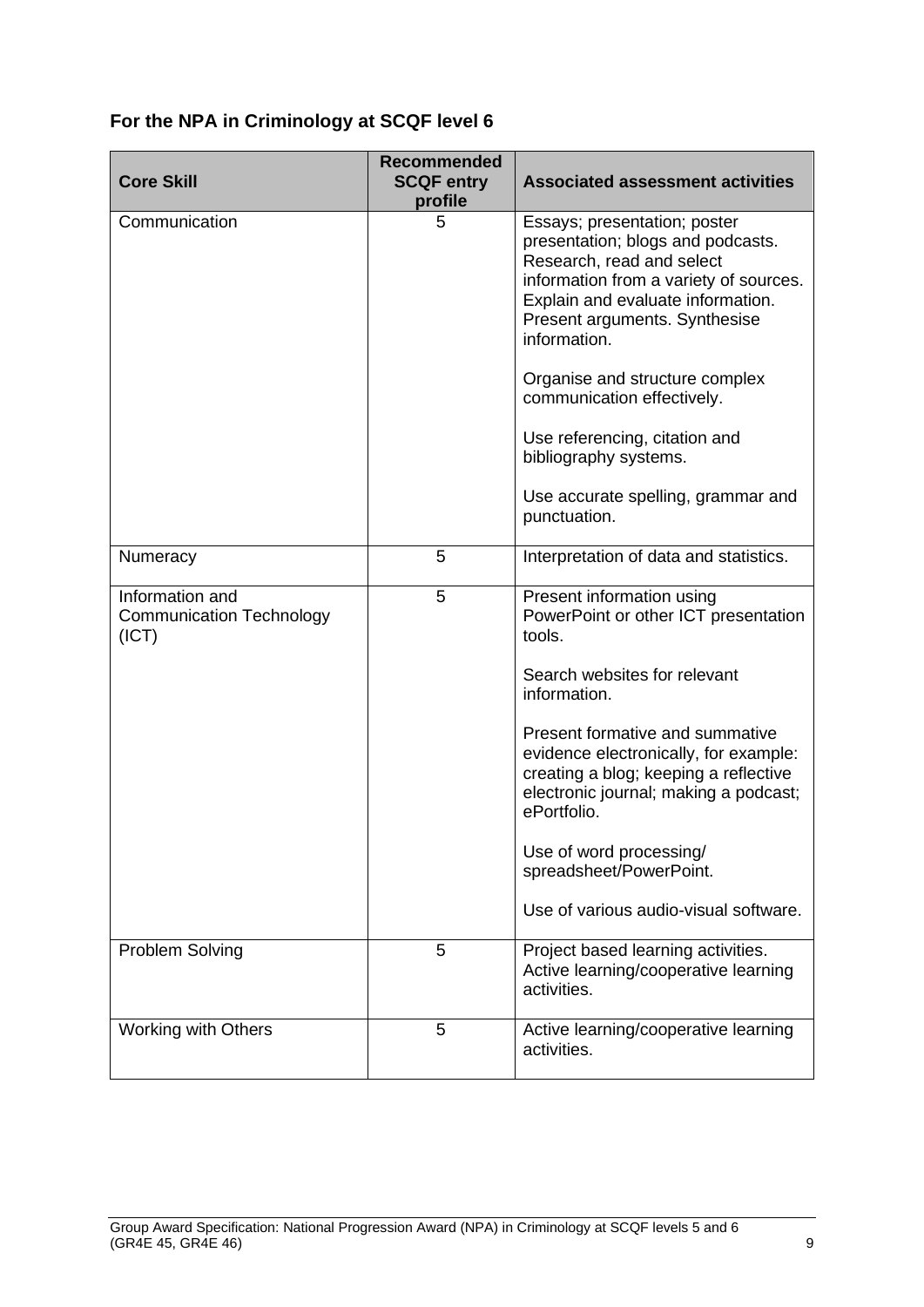# <span id="page-11-0"></span>**5 Additional benefits of the qualification in meeting employer needs**

This qualification was designed to meet a specific purpose and what follows are details on how that purpose has been met through mapping of the units to the aims of the qualification. Through meeting the aims, additional value has been achieved by linking the unit standards with those defined in national occupational standards and/or trade/professional body requirements. In addition, significant opportunities exist for learners to develop the more generic skill, known as Core Skills through doing this qualification.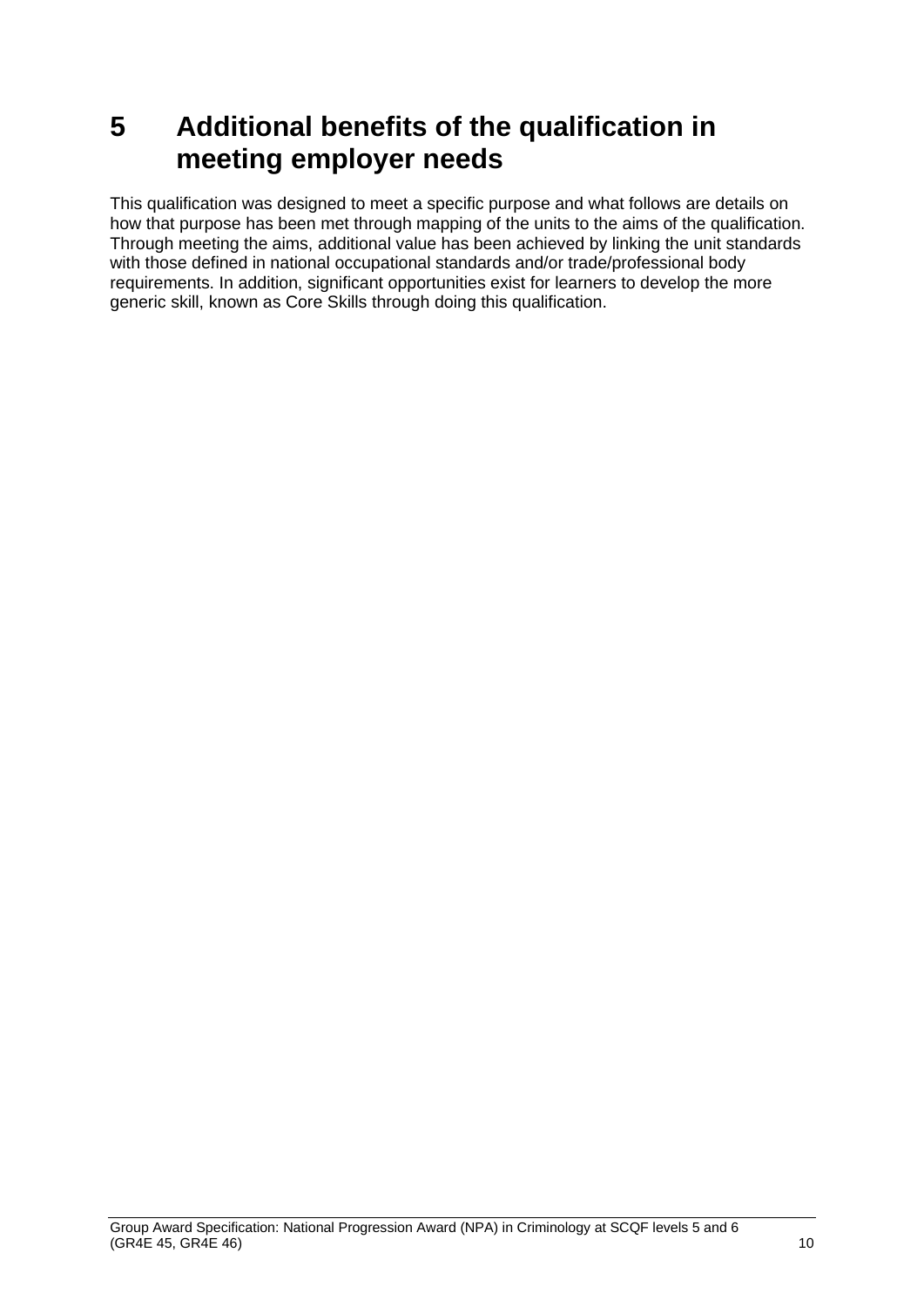## **5.1 Mapping of qualification aims to units**

<span id="page-12-0"></span>

|         |                                                        |                           |                    |                           |                    | <b>Aims</b>               |                           |                           |                           |                           |                           |
|---------|--------------------------------------------------------|---------------------------|--------------------|---------------------------|--------------------|---------------------------|---------------------------|---------------------------|---------------------------|---------------------------|---------------------------|
| Code    | <b>Unit title</b>                                      | 1                         | $\mathbf{2}$       | 3                         | 4                  | 5                         | 6                         | $\overline{7}$            | 8                         | 9                         | 10                        |
| J48F 45 | Criminology: Crime in the<br>Community                 | $\mathsf{x}$              | X                  | $\boldsymbol{\mathsf{x}}$ | X                  | X                         | X                         | $\mathsf{x}$              | $\boldsymbol{\mathsf{x}}$ | $\mathsf{x}$              | $\mathsf{x}$              |
| J48E 45 | <b>Criminology: Crime Scenes</b>                       | X                         | $\pmb{\mathsf{X}}$ | $\boldsymbol{\mathsf{x}}$ | $\pmb{\mathsf{X}}$ | $\mathsf{x}$              | X                         | $\boldsymbol{\mathsf{x}}$ | $\mathsf{x}$              | $\pmb{\chi}$              | $\boldsymbol{\mathsf{x}}$ |
| J48G 45 | The History and Development of<br>Criminology          | $\mathsf{x}$              | $\mathsf{x}$       | $\boldsymbol{\mathsf{x}}$ | $\mathsf{x}$       | $\mathsf{X}$              | $\mathsf{X}$              | $\mathsf{x}$              | $\boldsymbol{\mathsf{x}}$ | $\mathsf{x}$              | $\mathsf{x}$              |
| J45V 45 | Forensic Science: Applications                         | $\pmb{\chi}$              | X                  | $\pmb{\chi}$              | $\pmb{\chi}$       | $\boldsymbol{\mathsf{x}}$ | X                         | $\boldsymbol{\mathsf{x}}$ | $\pmb{\chi}$              | $\pmb{\chi}$              | $\boldsymbol{\mathsf{X}}$ |
| J2A5 75 | Modern Studies: Social Issues in<br>the United Kingdom | $\mathsf{x}$              | $\mathsf{x}$       | $\boldsymbol{\mathsf{x}}$ | $\mathsf{x}$       | $\mathsf{x}$              | <b>X</b>                  | $\boldsymbol{\mathsf{x}}$ | X                         | $\boldsymbol{\mathsf{x}}$ | $\boldsymbol{\mathsf{x}}$ |
| J46Y 46 | Criminology: Nature and Extent<br>of Crime             | $\mathsf{x}$              | $\mathsf{x}$       | $\boldsymbol{\mathsf{x}}$ | $\mathsf{x}$       | $\boldsymbol{\mathsf{x}}$ | $\mathsf{x}$              | $\mathsf{x}$              | $\boldsymbol{\mathsf{x}}$ | $\mathsf{x}$              | $\mathsf{x}$              |
| J46W 46 | Criminology: Forensic<br>Psychology                    | $\boldsymbol{\mathsf{x}}$ | $\mathsf{x}$       | $\boldsymbol{\mathsf{x}}$ | $\mathsf{x}$       | $\mathsf{x}$              | $\boldsymbol{\mathsf{x}}$ | $\mathsf{x}$              | $\mathsf{x}$              | $\mathsf{x}$              | $\mathsf{x}$              |
| J46X 46 | Criminology: Crime Control<br><b>Strategies</b>        | $\boldsymbol{\mathsf{x}}$ | $\mathsf{x}$       | $\boldsymbol{\mathsf{x}}$ | $\pmb{\chi}$       | $\boldsymbol{\mathsf{x}}$ | $\boldsymbol{\mathsf{x}}$ | $\boldsymbol{\mathsf{x}}$ | $\boldsymbol{\mathsf{x}}$ | $\pmb{\chi}$              | $\pmb{\mathsf{X}}$        |
| FN51 12 | Crime in Society                                       | $\mathsf{x}$              | $\mathsf{x}$       | $\boldsymbol{\mathsf{x}}$ | $\mathsf{x}$       | $\mathsf{x}$              | <b>X</b>                  | $\mathsf{x}$              | X                         | $\boldsymbol{\mathsf{x}}$ | $\mathsf{x}$              |
| F824 12 | <b>Forensic Science: Practical</b><br>Techniques       | $\mathsf{x}$              | $\mathsf{x}$       | $\boldsymbol{\mathsf{x}}$ | $\mathsf{x}$       | X                         | $\mathsf{x}$              | $\mathsf{x}$              | X                         | $\mathsf{x}$              | $\mathsf{x}$              |
| J2A6 76 | Modern Studies: Social Issues in<br>the United Kingdom | $\mathsf{x}$              | $\mathsf{x}$       | $\boldsymbol{\mathsf{x}}$ | $\mathsf{x}$       | $\mathsf{X}$              | $\mathsf{X}$              | $\mathsf{x}$              | X                         | $\mathsf{x}$              | $\mathsf{x}$              |
| J46Y 46 | Criminology: Nature and Extent<br>of Crime             | $\mathsf{X}$              | $\mathsf{x}$       | $\pmb{\chi}$              | $\mathsf{x}$       | X                         | $\mathsf{x}$              | $\pmb{\mathsf{X}}$        | X                         | X                         | $\pmb{\mathsf{X}}$        |
| J46W 46 | Criminology: Forensic<br>Psychology                    | X                         | X                  | $\mathsf{x}$              | $\mathsf{x}$       | X                         | $\mathsf{x}$              | $\boldsymbol{\mathsf{x}}$ | X                         | X                         | $\mathsf{x}$              |
| J46X 46 | Criminology: Crime Control<br><b>Strategies</b>        | X                         | $\pmb{\mathsf{X}}$ | X                         | $\pmb{\mathsf{X}}$ | X                         | X                         | $\pmb{\mathsf{X}}$        | X                         | X                         | $\pmb{\mathsf{X}}$        |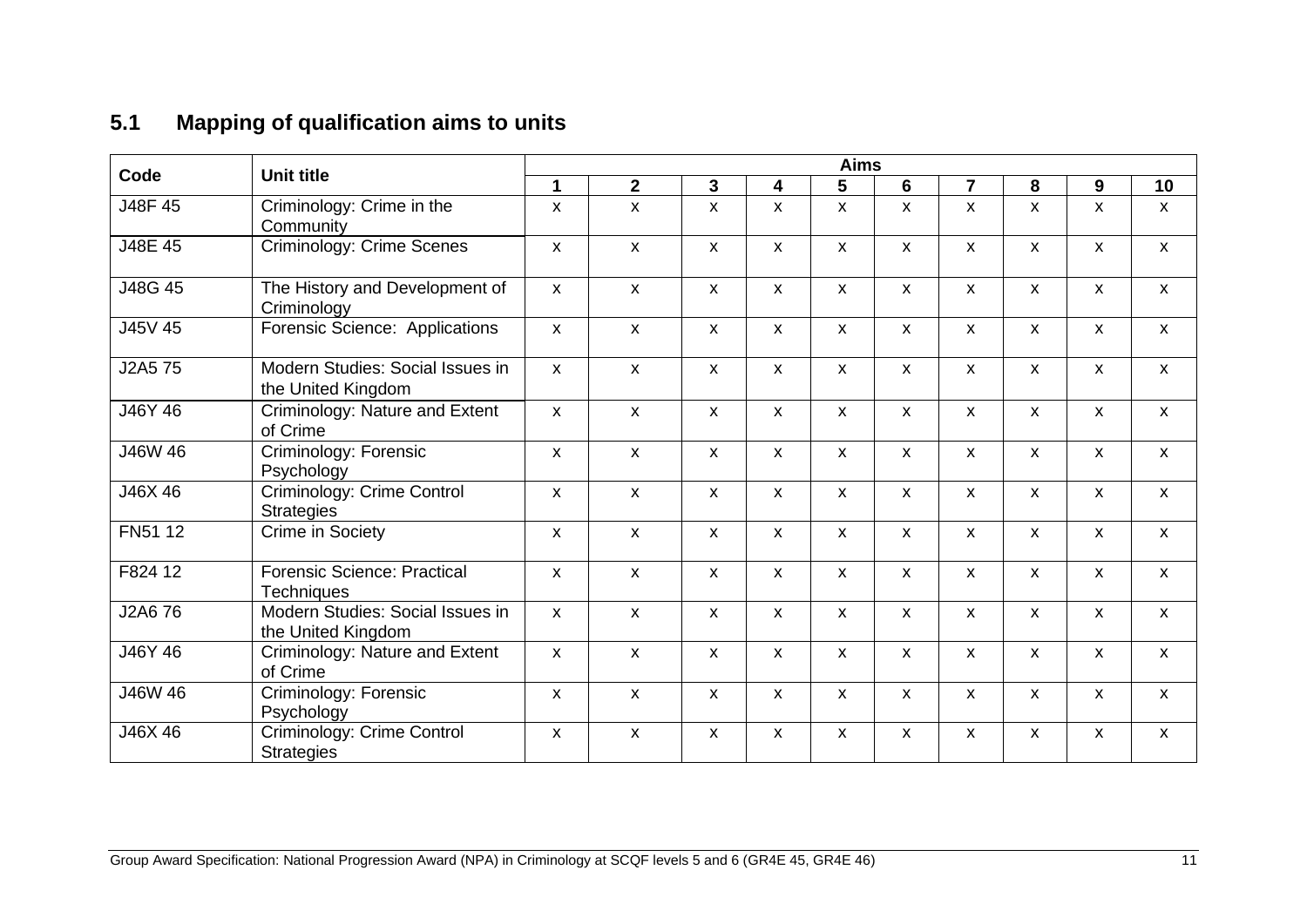| Code    | Unit title                                              |   | <b>Aims</b> |   |        |    |  |                   |                   |  |    |
|---------|---------------------------------------------------------|---|-------------|---|--------|----|--|-------------------|-------------------|--|----|
|         |                                                         |   |             |   |        | IJ |  |                   |                   |  | 10 |
| FN51 12 | Crime in Society                                        |   | х           | ⋏ | x      | x  |  | ⋏                 | $\checkmark$<br>́ |  | x  |
| F824 12 | <b>Forensic Science: Practical</b><br><b>Techniques</b> |   |             |   | v<br>́ | x  |  |                   |                   |  |    |
| J2A6 76 | Modern Studies: Social Issues in<br>the United Kingdom  | x | x           |   | v      | x  |  | $\checkmark$<br>⋏ |                   |  |    |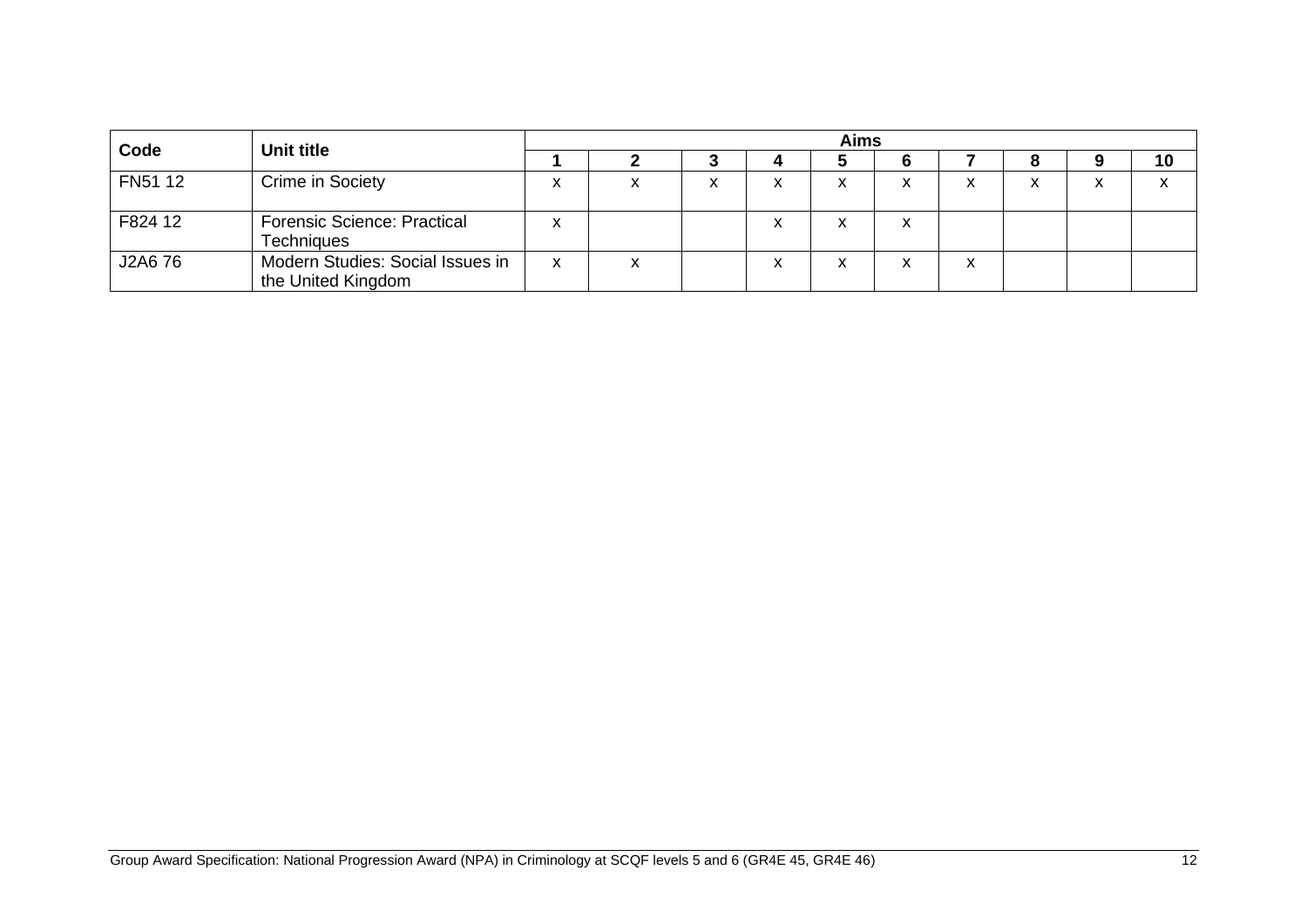## **Specific aims for SCQF level 5 units**

|         | Unit title                                             | <b>Aims</b> |   |           |   |   |   |   |  |  |
|---------|--------------------------------------------------------|-------------|---|-----------|---|---|---|---|--|--|
| Code    |                                                        |             |   |           |   | 5 | 6 |   |  |  |
| J48F 45 | Criminology: Crime in the<br>Community                 | X           | x | x         | X | X | X | x |  |  |
| J48E 45 | Criminology: Crime Scenes                              | X           |   | x         | X | X | X |   |  |  |
| J48G 45 | The History and Development of<br>Criminology          | X           | X | x         | x | X | X | x |  |  |
| J45V 45 | Forensic Science: Applications                         | X           |   | $\lambda$ | x | X | x |   |  |  |
| J2A5 75 | Modern Studies: Social Issues in<br>the United Kingdom | X           | X |           | X | x | x | x |  |  |

### **Specific aims for SCQF level 6 units**

|         | Unit title                                             |   |   |   |   | <b>Aims</b> |   |   |   |
|---------|--------------------------------------------------------|---|---|---|---|-------------|---|---|---|
| Code    |                                                        |   |   | 3 | 4 | 5           | 6 |   | 8 |
| J46Y 46 | Criminology: Nature and Extent<br>of Crime             | X | x | x | x | x           | x | X | x |
| J46W 46 | Criminology: Forensic<br>Psychology                    | X | X | x | X | X           | x | x | x |
| J46X 46 | Criminology: Crime Control<br><b>Strategies</b>        | X | X | x | x | x           | x | x | X |
| FN51 12 | Crime in Society                                       | X | x | x | x | X           | x | x | x |
| F824 12 | <b>Forensic Science: Practical</b><br>Techniques       | X |   |   | x | x           | x |   |   |
| J2A6 76 | Modern Studies: Social Issues in<br>the United Kingdom | X | X |   | x | x           | x | x | x |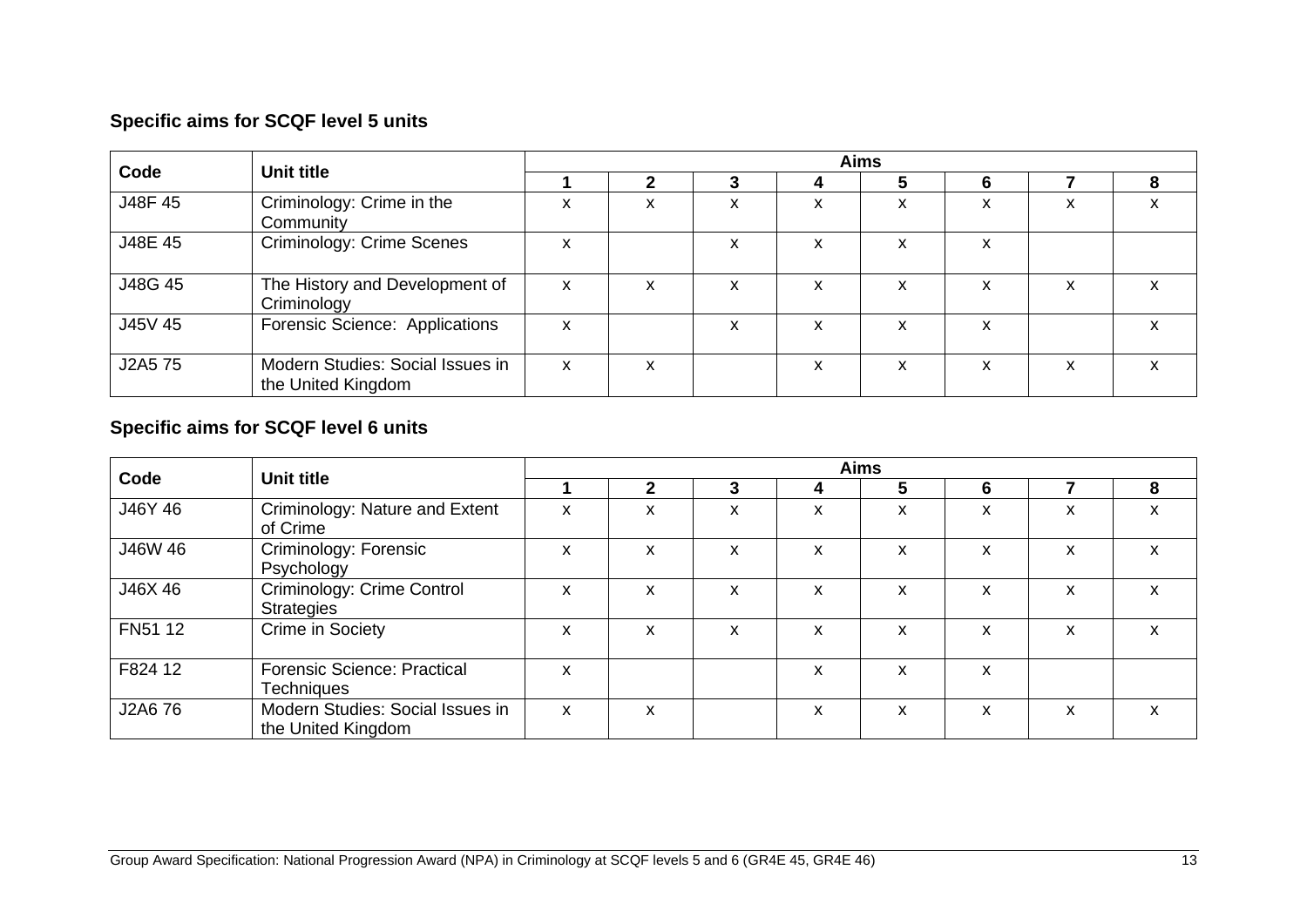<span id="page-15-0"></span>

|                     |                                                        | <b>Communication</b> |                   | Numeracy       |                | <b>ICT</b>                     |                          | <b>Problem Solving</b>            |                   | <b>Working with Others</b> |                             |                                          |                                           |
|---------------------|--------------------------------------------------------|----------------------|-------------------|----------------|----------------|--------------------------------|--------------------------|-----------------------------------|-------------------|----------------------------|-----------------------------|------------------------------------------|-------------------------------------------|
| <b>Unit</b><br>code | <b>Unit title</b>                                      | Written (Reading)    | Written (Writing) | Dral           | Using Number   | Using Graphical<br>Information | Accessing<br>Information | Providing/Creating<br>Information | Critical Thinking | Planning and<br>Organising | Reviewing and<br>Evaluating | Working<br>Co-operatively<br>with Others | Reviewing<br>Co-operative<br>Contribution |
| <b>J48F</b><br>45   | Criminology: Crime in the<br>Community                 | S <sub>5</sub>       | S <sub>4</sub>    |                |                | S <sub>5</sub>                 | S <sub>4</sub>           | S <sub>4</sub>                    |                   | S <sub>5</sub>             |                             | S <sub>5</sub>                           |                                           |
| <b>J48E</b><br>45   | Criminology: Crime Scenes                              | S <sub>4</sub>       | S <sub>4</sub>    |                |                |                                | S <sub>4</sub>           |                                   | S <sub>5</sub>    |                            |                             | S <sub>5</sub>                           |                                           |
| J2A5<br>75          | Modern Studies: Social Issues<br>in the United Kingdom | S <sub>5</sub>       | S <sub>5</sub>    |                | S <sub>4</sub> | S <sub>4</sub>                 | S <sub>4</sub>           |                                   | S <sub>5</sub>    |                            |                             | S <sub>5</sub>                           |                                           |
| <b>J48G</b><br>45   | The History and Development<br>of Criminology          | S <sub>5</sub>       | S <sub>4</sub>    |                |                |                                | S <sub>4</sub>           | S <sub>4</sub>                    |                   | S <sub>5</sub>             |                             | S <sub>5</sub>                           |                                           |
| <b>J45V</b><br>45   | <b>Forensic Science: Applications</b>                  | S <sub>4</sub>       |                   |                |                |                                | S <sub>4</sub>           | S <sub>4</sub>                    | E <sub>5</sub>    |                            |                             |                                          |                                           |
| <b>J46Y</b><br>46   | Criminology: Nature and Extent<br>of Crime             | S <sub>6</sub>       | S <sub>6</sub>    | S <sub>6</sub> | S <sub>6</sub> |                                | S <sub>5</sub>           | S <sub>5</sub>                    | E <sub>6</sub>    | S <sub>6</sub>             |                             | S <sub>6</sub>                           |                                           |
| <b>FN51</b><br>12   | Crime in Society                                       | S <sub>4</sub>       | S <sub>4</sub>    | S <sub>4</sub> |                |                                | S <sub>4</sub>           |                                   | E <sub>4</sub>    | S <sub>4</sub>             | S <sub>4</sub>              | S <sub>4</sub>                           |                                           |
| J2A67<br>6          | Modern Studies: Social Issues<br>in the United Kingdom | S <sub>6</sub>       | S <sub>6</sub>    | S <sub>5</sub> |                |                                | S <sub>5</sub>           |                                   |                   |                            |                             | S <sub>5</sub>                           |                                           |
| F824<br>12          | <b>Forensic Science: Practical</b><br>Techniques       | S <sub>6</sub>       | S <sub>6</sub>    | S <sub>6</sub> |                |                                | S <sub>6</sub>           | S <sub>6</sub>                    | E <sub>6</sub>    | S <sub>6</sub>             | S <sub>6</sub>              |                                          |                                           |
| J46X<br>46          | Criminology: Crime Control<br><b>Strategies</b>        | S <sub>6</sub>       | S <sub>6</sub>    | S <sub>6</sub> | S <sub>6</sub> |                                | S <sub>5</sub>           | S <sub>5</sub>                    | E <sub>6</sub>    | S <sub>6</sub>             |                             | S <sub>6</sub>                           |                                           |
| <b>J46W</b><br>46   | Criminology: Forensic<br>Psychology                    | S <sub>5</sub>       | S <sub>4</sub>    | S <sub>5</sub> |                |                                | S <sub>4</sub>           | S <sub>4</sub>                    | E <sub>6</sub>    | S <sub>5</sub>             |                             | S <sub>5</sub>                           |                                           |

## **5.2 Mapping of Core Skills development opportunities across the qualification(s)**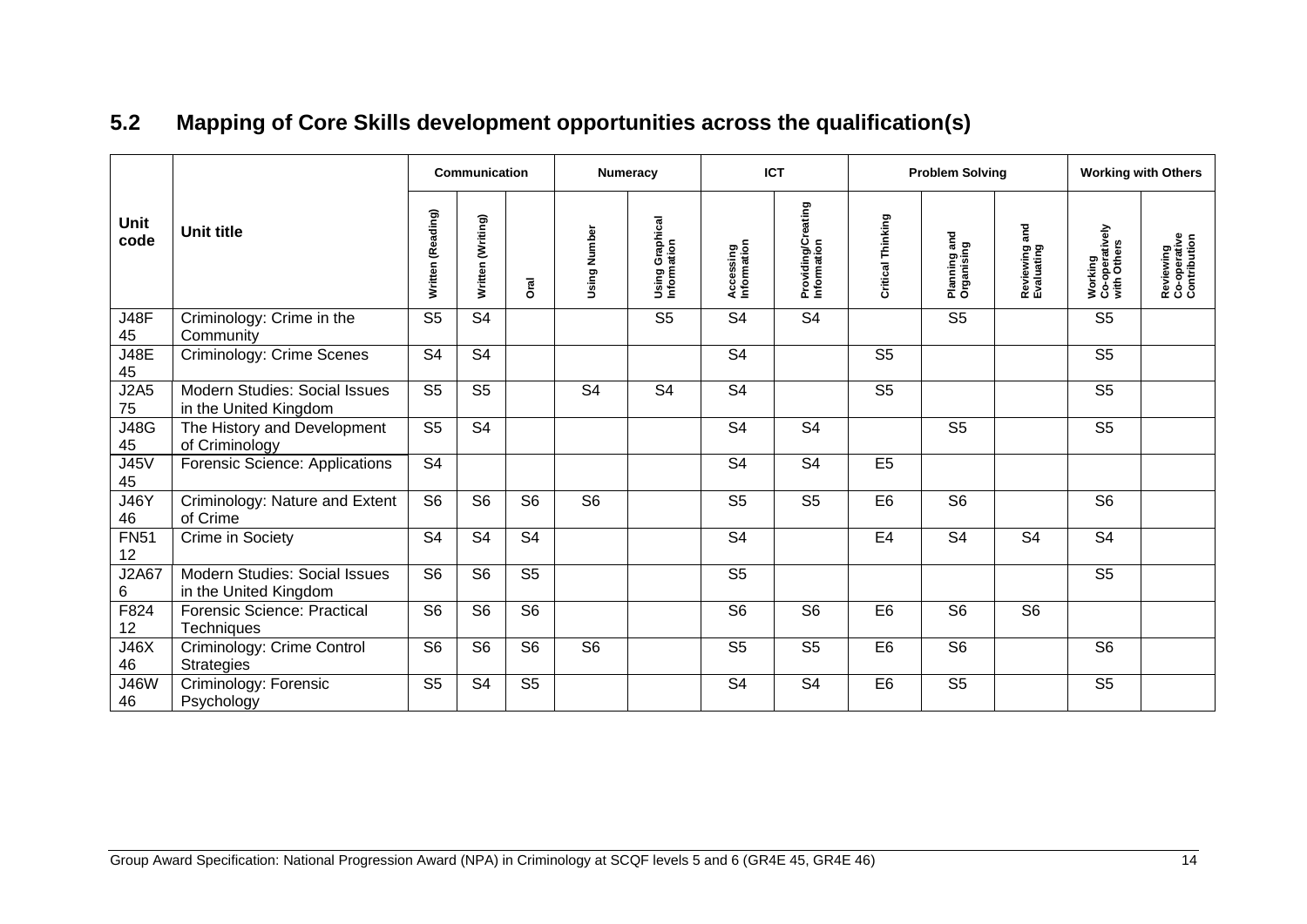## **5.3 Assessment strategy for the qualification(s)**

<span id="page-16-0"></span>

| Unit code and title                                      | <b>Assessment</b>                                                                                                                                                                                                                                                                                                                                                                                                                                      |                                                                                                                                                                                                                                                                                                                                                                         |                  |  |  |
|----------------------------------------------------------|--------------------------------------------------------------------------------------------------------------------------------------------------------------------------------------------------------------------------------------------------------------------------------------------------------------------------------------------------------------------------------------------------------------------------------------------------------|-------------------------------------------------------------------------------------------------------------------------------------------------------------------------------------------------------------------------------------------------------------------------------------------------------------------------------------------------------------------------|------------------|--|--|
|                                                          | <b>Outcome 1</b>                                                                                                                                                                                                                                                                                                                                                                                                                                       | <b>Outcome 2</b>                                                                                                                                                                                                                                                                                                                                                        | <b>Outcome 3</b> |  |  |
| J48F 45<br>Criminology: Crime in the Community           | This unit can be assessed using a single, holistic, open-book assessment. Work can be completed<br>on an on-going basis to form a portfolio of evidence comprising approximately 1,000 words or an<br>oral presentation of approximately seven minutes.                                                                                                                                                                                                |                                                                                                                                                                                                                                                                                                                                                                         |                  |  |  |
| J48E 45<br>Criminology: Crime Scenes                     | A closed-book, supervised<br>assessment requiring a written<br>response of 300 words<br>approximately.<br>Short answer questions can be<br>asked requiring learners to<br>produce approximately 100<br>words to address each of the<br>performance criteria. These<br>could be presented online with<br>learners typing their responses<br>or using traditional pen and<br>paper delivery.<br>An oral response would be four<br>minutes approximately. | An open-book assessment of<br>700 words approximately where<br>learners are required to<br>respond to a stimulus image of<br>a crime scene.<br>Learners can respond to short<br>questions asking them in<br>general about psychological<br>evidence, and then specifically<br>responding to the stimulus<br>image. This image can be a<br>sketch or a mock crime scene. |                  |  |  |
| J48G 45<br>The History and Development of<br>Criminology | A holistic open-book assessment which could take the form of a<br>project, essay, portfolio, restricted response questions, report or<br>an oral presentation. A written response should be 800 words<br>approximately.<br>Outcomes can be assessed individually. In this case, a written<br>response should be 400 words approximately per outcome.                                                                                                   |                                                                                                                                                                                                                                                                                                                                                                         |                  |  |  |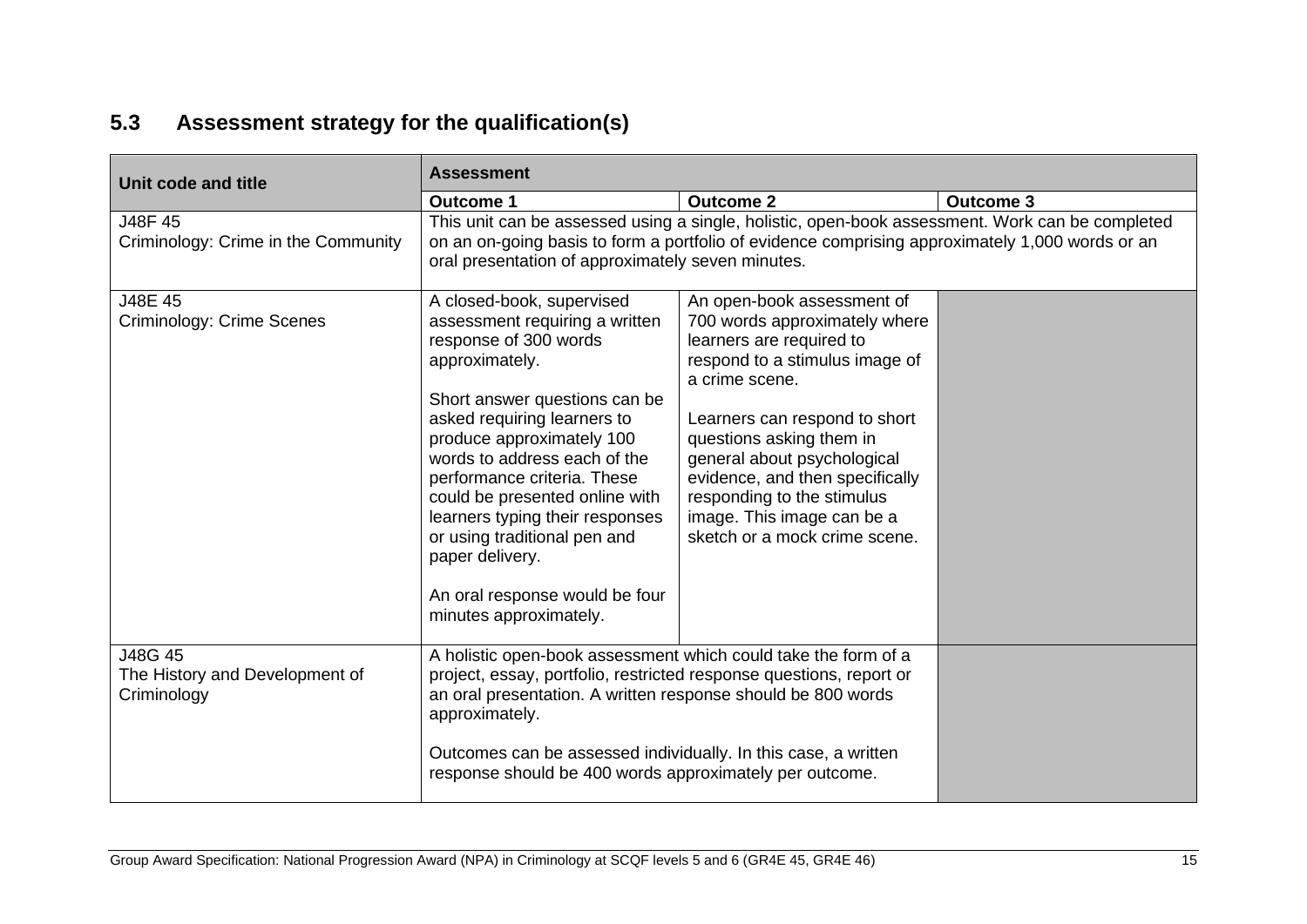| Unit code and title                                               | <b>Assessment</b>                                                                                                                                                                                                                                                                                                                                                                                                                         |                                                                                                                                                                                                                                                                                                                                                                                                                                           |                                                                                                                  |  |  |
|-------------------------------------------------------------------|-------------------------------------------------------------------------------------------------------------------------------------------------------------------------------------------------------------------------------------------------------------------------------------------------------------------------------------------------------------------------------------------------------------------------------------------|-------------------------------------------------------------------------------------------------------------------------------------------------------------------------------------------------------------------------------------------------------------------------------------------------------------------------------------------------------------------------------------------------------------------------------------------|------------------------------------------------------------------------------------------------------------------|--|--|
|                                                                   | <b>Outcome 1</b>                                                                                                                                                                                                                                                                                                                                                                                                                          | <b>Outcome 2</b>                                                                                                                                                                                                                                                                                                                                                                                                                          | <b>Outcome 3</b>                                                                                                 |  |  |
| J2A5 75<br>Modern Studies: Social Issues in the<br>United Kingdom | Assessment evidence can be<br>drawn from a variety of<br>activities and presented in a<br>variety of formats, including, for<br>example, presentations,<br>posters, brief written responses<br>to questions and participation in<br>group tasks. All the evidence<br>does not need to be from the<br>one activity. It can be<br>assembled from a variety of<br>tasks and assessments carried<br>out during the duration of the<br>course. | Assessment evidence can be<br>drawn from a variety of<br>activities and presented in a<br>variety of formats, including, for<br>example, presentations,<br>posters, brief written responses<br>to questions and participation in<br>group tasks. All the evidence<br>does not need to be from the<br>one activity. It can be<br>assembled from a variety of<br>tasks and assessments carried<br>out during the duration of the<br>course. |                                                                                                                  |  |  |
|                                                                   | Evidence may be presented for<br>individual outcomes or<br>gathered for the unit.                                                                                                                                                                                                                                                                                                                                                         | Evidence may be presented for<br>individual outcomes or<br>gathered for the unit.                                                                                                                                                                                                                                                                                                                                                         |                                                                                                                  |  |  |
| J45V 45<br><b>Forensic Science: Applications</b>                  | Performance criterion (a)<br>should be assessed by a<br>supervised closed-book<br>assessment. It is recommended<br>that the assessment be<br>completed within 40 minutes.                                                                                                                                                                                                                                                                 | This is an open-book<br>assessment. Learners could<br>present the results of their<br>analysis as a structured<br>presentation or as a scientific<br>report or poster.                                                                                                                                                                                                                                                                    | This is an open-book<br>assessment. Evidence could<br>take the form of a structured<br>presentation or a report. |  |  |
|                                                                   | The assessment for<br>performance criterion (b) will be<br>open-book. This will be a<br>practical assessment and an<br>observation checklist must be<br>used.                                                                                                                                                                                                                                                                             |                                                                                                                                                                                                                                                                                                                                                                                                                                           |                                                                                                                  |  |  |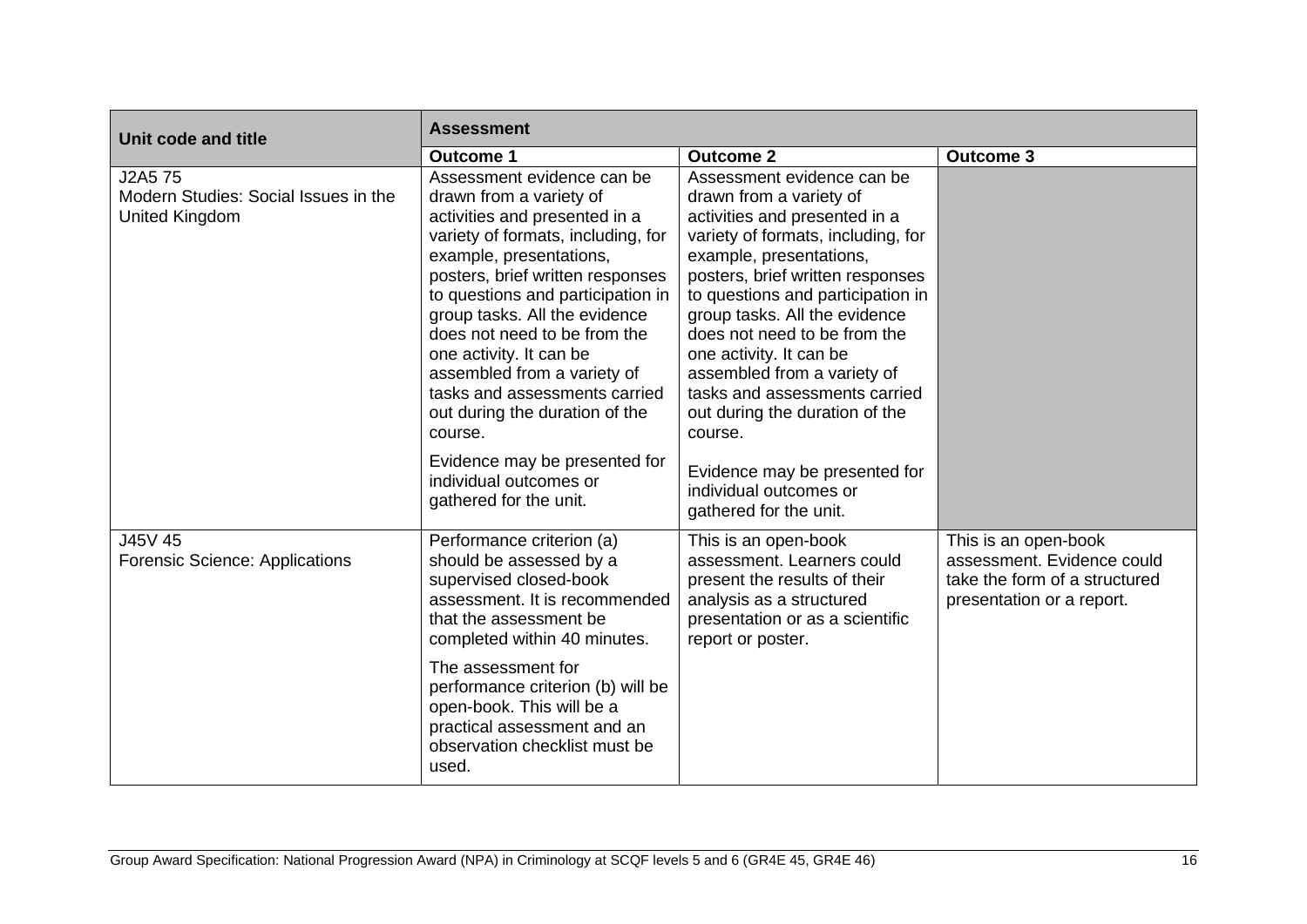| Unit code and title                                   | <b>Assessment</b>                                                                                                                                                                                                                      |                                                                                                                                                                                                                                       |                                                                                                                                                                                                                                                    |  |  |
|-------------------------------------------------------|----------------------------------------------------------------------------------------------------------------------------------------------------------------------------------------------------------------------------------------|---------------------------------------------------------------------------------------------------------------------------------------------------------------------------------------------------------------------------------------|----------------------------------------------------------------------------------------------------------------------------------------------------------------------------------------------------------------------------------------------------|--|--|
|                                                       | <b>Outcome 1</b>                                                                                                                                                                                                                       | <b>Outcome 2</b>                                                                                                                                                                                                                      | <b>Outcome 3</b>                                                                                                                                                                                                                                   |  |  |
| J46Y 46<br>Criminology: Nature and Extent of<br>Crime | A closed-book, supervised<br>assessment of 500 words<br>approximately. For example, an<br>essay, structured questions.                                                                                                                 | An open-book assessment. For<br>example, structured questions,<br>an essay, a blog or an oral<br>presentation. A written<br>response would be 500 words<br>approximately. An oral<br>response would be five minutes<br>approximately. |                                                                                                                                                                                                                                                    |  |  |
| J46W 46<br>Criminology: Forensic Psychology           | An open-book assessment. For<br>example, structured questions,<br>an essay, a blog or an oral<br>presentation. A written<br>response would be 300 words<br>approximately. An oral<br>response would be three<br>minutes approximately. | An open-book assessment. For<br>example, structured questions,<br>an essay, a blog or an oral<br>presentation. A written<br>response would be 400 words<br>approximately. An oral<br>response would be four<br>minutes approximately. | An open-book assessment. For<br>example, a case study,<br>structured questions, an essay,<br>a blog or an oral presentation.<br>A written response would be<br>400 words approximately. An<br>oral response would be four<br>minutes approximately |  |  |
| FN51 12<br>Crime in Society                           | This unit may be assessed by outcome or holistically. The assessment(s) should be open-book. For<br>example, a research project with the findings presented as a report or oral presentation.                                          |                                                                                                                                                                                                                                       |                                                                                                                                                                                                                                                    |  |  |
| J46X 46<br>Criminology: Crime Control Strategies      | A closed-book, supervised<br>assessment of 500 words<br>approximately. For example, an<br>essay, structured questions.                                                                                                                 | An open-book assessment of<br>600 words approximately. For<br>example, an essay, a set of<br>structured questions, blog or<br>the creation of a website. An<br>oral presentation would be six<br>minutes approximately.               | A closed-book, supervised<br>assessment of 500 words<br>approximately. For example, an<br>essay, structured questions.                                                                                                                             |  |  |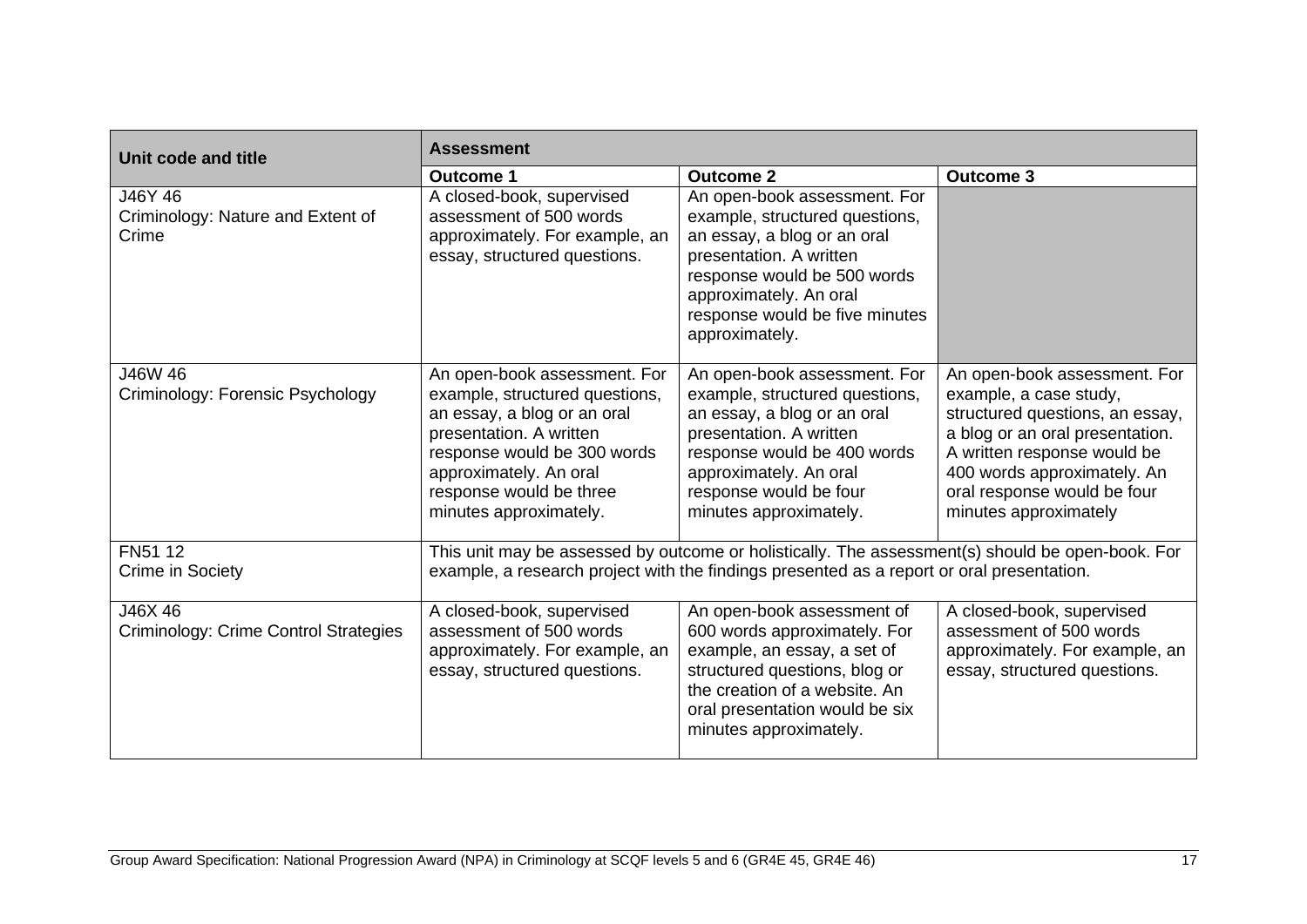| Unit code and title                                               | <b>Assessment</b>                                                                                                                                                                                                                                                                                                                                                                                                                                                                                                                                                                                                                                                                                 |                                                                                                                                                                                                                                                                                                                                                                                                                                                                                                                                                                                                                                                                                                   |                  |  |  |
|-------------------------------------------------------------------|---------------------------------------------------------------------------------------------------------------------------------------------------------------------------------------------------------------------------------------------------------------------------------------------------------------------------------------------------------------------------------------------------------------------------------------------------------------------------------------------------------------------------------------------------------------------------------------------------------------------------------------------------------------------------------------------------|---------------------------------------------------------------------------------------------------------------------------------------------------------------------------------------------------------------------------------------------------------------------------------------------------------------------------------------------------------------------------------------------------------------------------------------------------------------------------------------------------------------------------------------------------------------------------------------------------------------------------------------------------------------------------------------------------|------------------|--|--|
|                                                                   | <b>Outcome 1</b>                                                                                                                                                                                                                                                                                                                                                                                                                                                                                                                                                                                                                                                                                  | <b>Outcome 2</b>                                                                                                                                                                                                                                                                                                                                                                                                                                                                                                                                                                                                                                                                                  | <b>Outcome 3</b> |  |  |
| J2A6 76<br>Modern Studies: Social Issues in the<br>United Kingdom | Assessment evidence can be<br>drawn from a variety of<br>activities and presented in a<br>variety of formats, including, for<br>example, presentations,<br>posters, brief written responses<br>to questions and participation in<br>group tasks. All the evidence<br>does not need to be from the<br>one activity but can be<br>assembled from a variety of<br>tasks and assessments carried<br>out during the duration of the<br>course.<br>Evidence may be presented for<br>individual outcomes or<br>gathered for the unit, units or<br>course by combining<br>assessment holistically.<br>The sources of information<br>used may be written, numerical,<br>graphical, pictorial, audio-visual | Assessment evidence can be<br>drawn from a variety of<br>activities and presented in a<br>variety of formats, including, for<br>example, presentations,<br>posters, brief written responses<br>to questions and participation in<br>group tasks. All the evidence<br>does not need to be from the<br>one activity but can be<br>assembled from a variety of<br>tasks and assessments carried<br>out during the duration of the<br>course.<br>Evidence may be presented for<br>individual outcomes or<br>gathered for the unit, units or<br>course by combining<br>assessment holistically.<br>The sources of information<br>used may be written, numerical,<br>graphical, pictorial, audio-visual |                  |  |  |
|                                                                   | or oral.                                                                                                                                                                                                                                                                                                                                                                                                                                                                                                                                                                                                                                                                                          | or oral.                                                                                                                                                                                                                                                                                                                                                                                                                                                                                                                                                                                                                                                                                          |                  |  |  |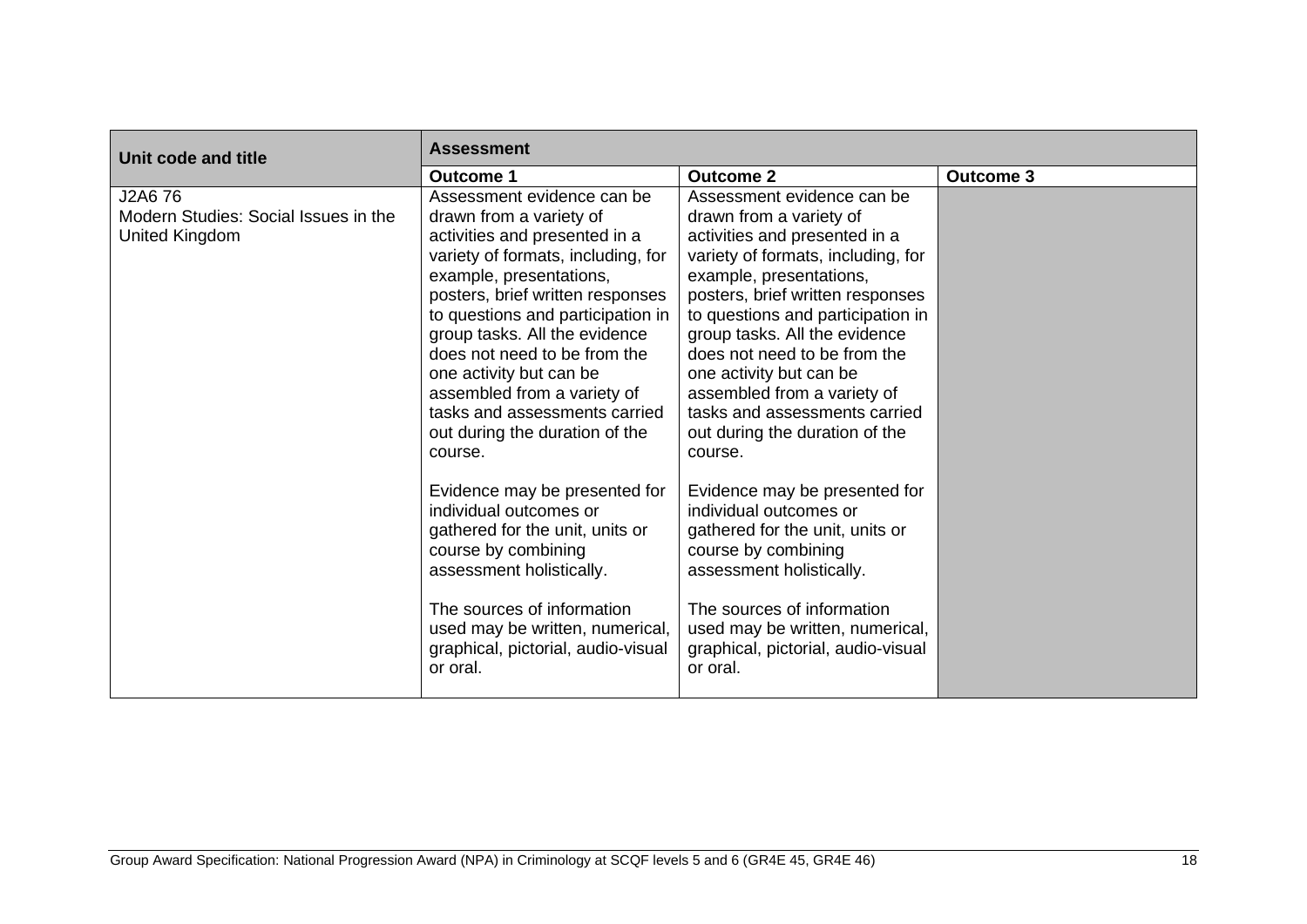| Unit code and title                                                | <b>Assessment</b>                                                                                                   |                                                                                                                                                                                                                                                                                          |                                                                                                                                                                                                                                                                                                               |  |  |
|--------------------------------------------------------------------|---------------------------------------------------------------------------------------------------------------------|------------------------------------------------------------------------------------------------------------------------------------------------------------------------------------------------------------------------------------------------------------------------------------------|---------------------------------------------------------------------------------------------------------------------------------------------------------------------------------------------------------------------------------------------------------------------------------------------------------------|--|--|
|                                                                    | Outcome 1                                                                                                           | <b>Outcome 2</b>                                                                                                                                                                                                                                                                         | <b>Outcome 3</b>                                                                                                                                                                                                                                                                                              |  |  |
| F824 12<br><b>Forensic Science: Practical</b><br><b>Techniques</b> | This outcome should be<br>assessed by a supervised<br>closed-book assessment. For<br>example, structured questions. | The assessment for<br>performance criteria (a) and (b)<br>will be open-book. This will be a<br>practical assessment and an<br>observation checklist must be<br>used.<br>Performance criteria (c) and (d)<br>will be assessed by an open-<br>book assessment. For<br>example, a workbook. | The assessment for<br>performance criterion (a) will be<br>open-book. This will be a<br>practical assessment and an<br>observation checklist must be<br>used.<br>Performance criteria (b) and (c)<br>will be assessed by an open-<br>book assessment. For<br>example, a PowerPoint<br>presentation or poster. |  |  |

Centres must put in place appropriate measures to ensure that the evidence is the learners own work.

Centres are reminded that prior verification of centre-devised assessments would help to ensure that the national standard is being met.

Assessors should bear in mind that oral evidence must be recorded (either digitally/mechanically or scribed) for verification purposes.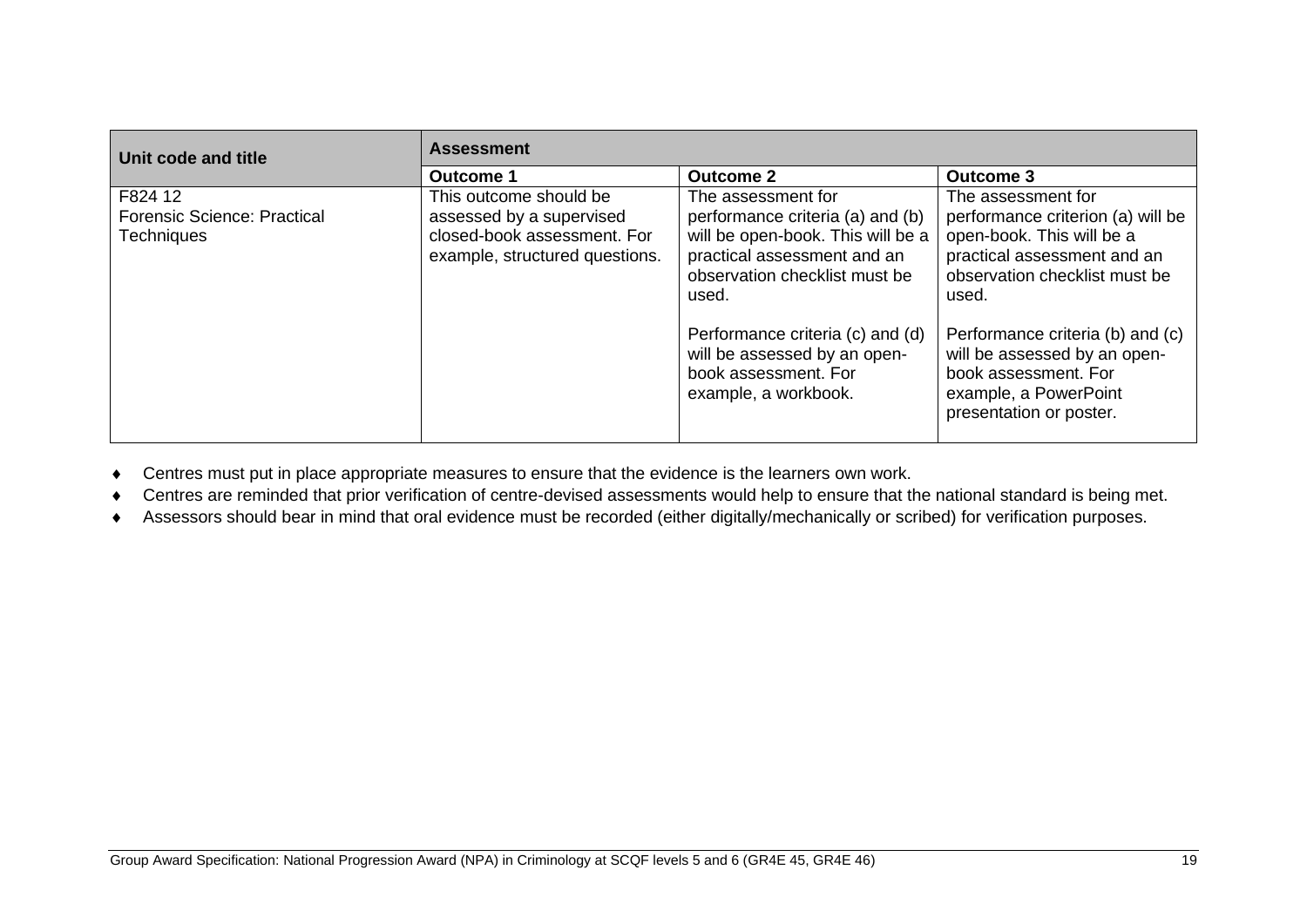# <span id="page-21-0"></span>**6 Guidance on approaches to delivery and assessment**

The design principles for units have encouraged a more holistic approach to assessment and, where appropriate for assessment purposes, a wide variety of possible ways of gathering evidence has been made available. These will involve either open-book or closedbook assessment instruments. This allows learners to experience a range of assessment and helps them to develop different skills, which should be transferable to the next step of further or higher education or to employment.

The NPAs in Criminology are designed for those who wish to gain a comprehensive knowledge of crime and justice. A questioning and evidence-based approach is adopted to understand the complex relationship between the individual, criminalisation and. A key aim is to develop higher order transferable skills and digital literacy for learning, life and work. The qualification offers articulation into Social Science programmes or employment in a range of fields.

### <span id="page-21-1"></span>**6.1 Sequencing/integration of units**

It would be at the discretion of the centre to determine in which order the units were delivered and to determine whether any integration of assessments would be possible.

### <span id="page-21-2"></span>**6.2 Recognition of prior learning**

SQA recognises that learners gain knowledge and skills acquired through formal, non-formal and informal learning contexts.

In some instances, a full group award may be achieved through the recognition of prior learning. However, it is unlikely that a learner would have the appropriate prior learning and experience to meet all the requirements of a full group award.

The recognition of prior learning may **not** be used as a method of assessing in the following types of units and assessments:

- ◆ HN Graded Units
- ◆ Course and/or external assessments
- Other integrative assessment units (which may or not be graded)
- Certain types of assessment instruments where the standard may be compromised by not using the same assessment method outlined in the unit
- Where there is an existing requirement for a licence to practice
- Where there are specific health and safety requirements
- Where there are regulatory, professional or other statutory requirements
- Where otherwise specified in an assessment strategy

More information and guidance on the *Recognition of Prior Learning* (RPL) may be found on our website **[www.sqa.org.uk](http://www.sqa.org.uk/)**.

The following sub-sections outline how existing SQA unit(s) may contribute to this group award. Additionally, they also outline how this group award may be recognised for professional and articulation purposes.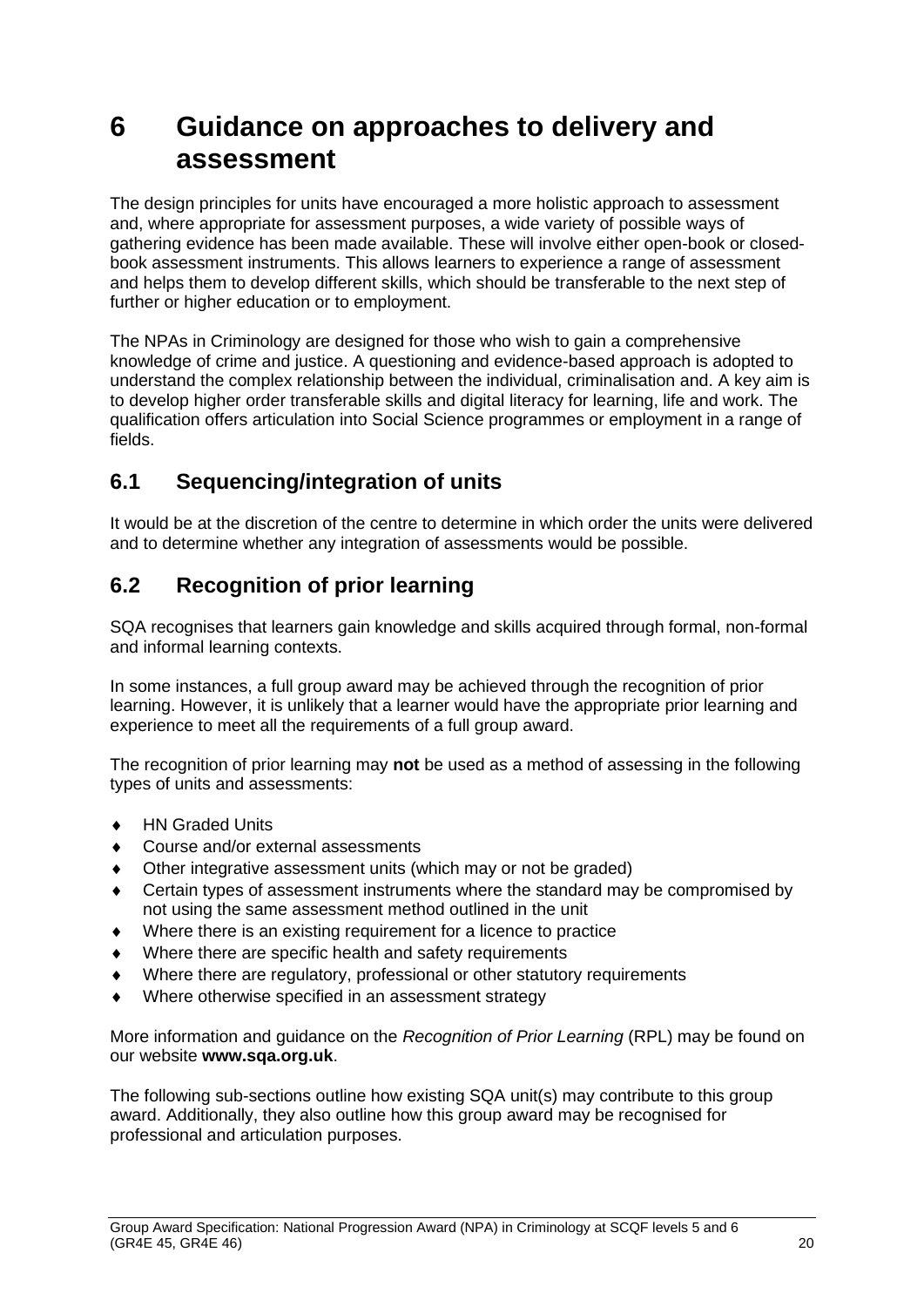### **6.2.1 Articulation and/or progression**

Achievement of the NPA in Criminology at SCQF level 5 could contribute towards progression onto the NPA in Criminology at SCQF level 6 and/or the National Certificate in Social Sciences at SCQF level 6.

Achievement of the NPA in Criminology at SCQF level 6 may help with articulation to the HNC in Social Sciences or the PDA in Criminology at SCQF level 7. It may also help a learner into an HN programme in Legal Services or Working with Communities.

An HNC could then lead onto the corresponding HND and both the HNC and HND can aid articulation into undergraduate studies in higher education institution.

#### **6.2.2 Credit transfer**

All decisions relating to credit transfer remain with centres. However, SQA carries out an initial mapping between old and new units, to provide guidance.

| <b>Existing units</b>                                             | <b>New units</b>                                           | <b>Credit</b><br>transfer given | <b>Comment</b>                                                                                          |
|-------------------------------------------------------------------|------------------------------------------------------------|---------------------------------|---------------------------------------------------------------------------------------------------------|
| <b>H1WL 11</b><br>Criminology: Crime in<br>the Community          | J48F 45<br>Criminology: Crime in<br>the Community          | Yes                             |                                                                                                         |
| <b>H1WK 11</b><br>Criminology: Crime<br>Scenes                    | J48E 45<br>Criminology: Crime<br>Scenes                    | Yes                             |                                                                                                         |
| <b>H1WM 12</b><br>Criminology: Nature<br>and Extent of Crime      | J46Y 46<br>Criminology: Nature<br>and Extent of Crime      | <b>No</b>                       | J46Y 46<br>Criminology: Nature<br>and Extent of Crime<br>embeds Critical<br>Thinking at SCQF<br>level 6 |
| <b>H1WP 12</b><br>Criminology: Forensic<br>Psychology             | J46W 46<br>Criminology: Forensic<br>Psychology             | <b>No</b>                       | J46W 46<br>Criminology: Forensic<br>Psychology embeds<br>Critical Thinking at<br>SCQF level 6           |
| <b>H1WN 12</b><br>Criminology: Crime<br><b>Control Strategies</b> | J46X 46<br>Criminology: Crime<br><b>Control Strategies</b> | Yes                             | Both units have<br><b>Critical Thinking at</b><br>SCQF level 6<br>embedded                              |

### <span id="page-22-0"></span>**6.3 Opportunities for e-assessment**

Opportunities for e-assessment can be considered.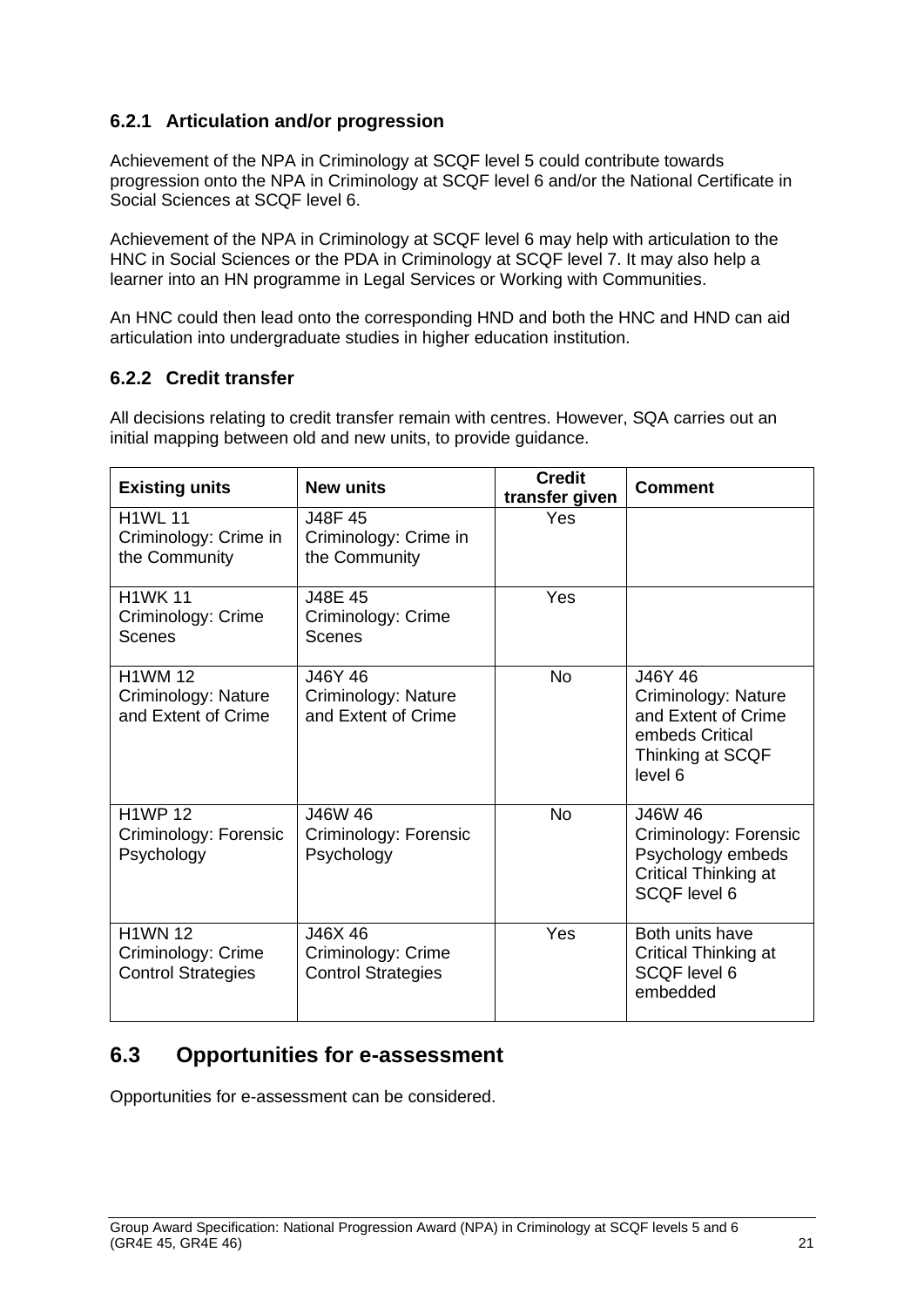### <span id="page-23-0"></span>**6.4 Support materials**

Unit specifications and exemplars are available from SQA — the former on the main SQA website and the latter on the secure website.

A list of existing Assessment Support Packs (ASPs) is available to view on SQA's website.

### <span id="page-23-1"></span>**6.5 Resource requirements**

Staff should be suitably qualified to deliver the subjects at SCQF level 5 and level 6 and should have access to relevant sources and learning and teaching materials required for delivery.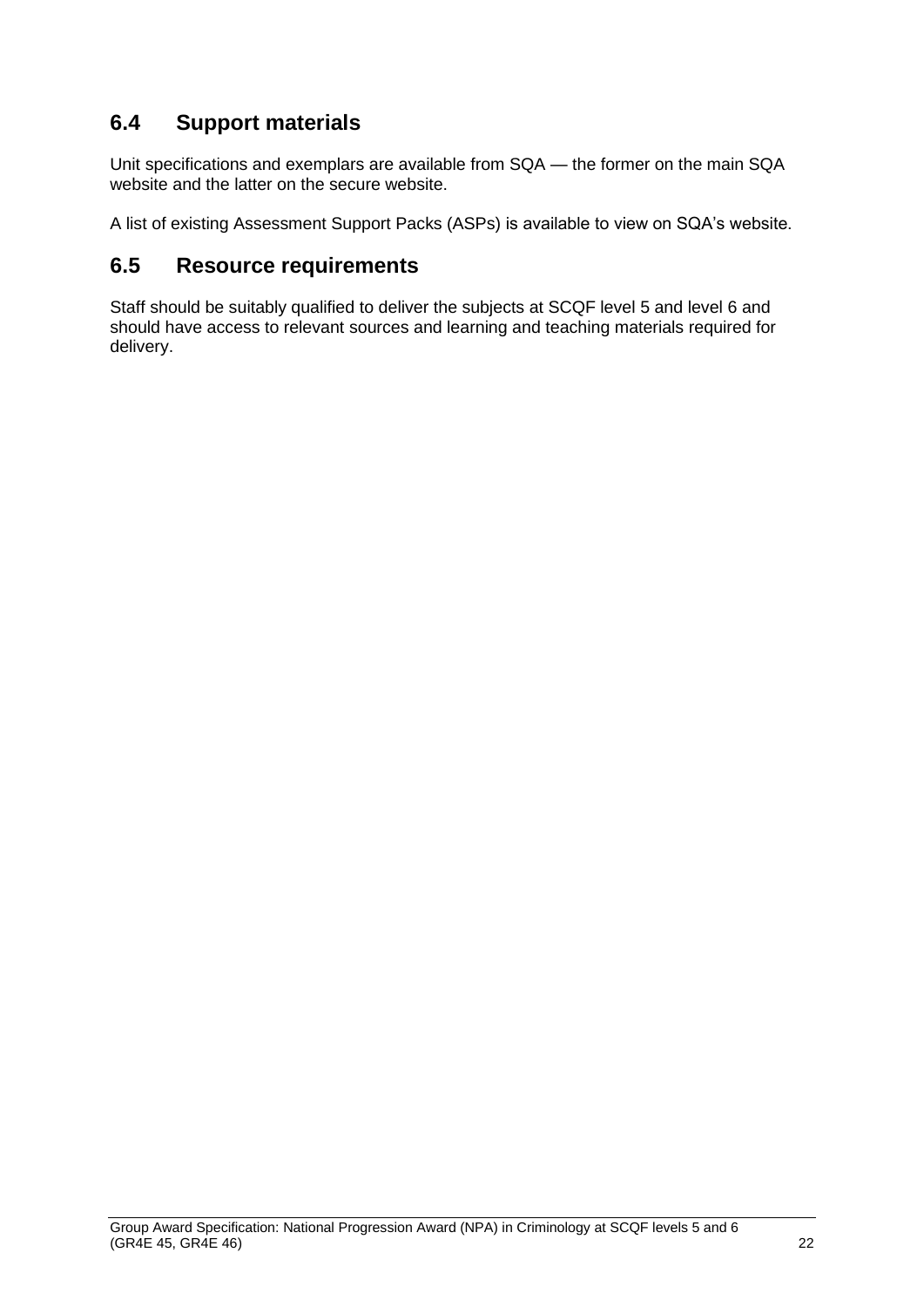# <span id="page-24-0"></span>**7 General information for centres**

## <span id="page-24-1"></span>**7.1 Equality and inclusion**

The unit specifications making up this group award have been designed to ensure that there are no unnecessary barriers to learning or assessment. The individual needs of learners will be taken into account when planning learning experiences, selecting assessment methods or considering alternative evidence. Further advice can be found on our website **[www.sqa.org.uk/assessmentarrangements](http://www.sqa.org.uk/sqa/14977.html)**.

## <span id="page-24-2"></span>**7.2 Internal and external verification**

All assessments used within this/these qualification(s) should be internally verified, using the appropriate policy within the centre and the guidelines set by SQA.

External verification will be carried out by SQA to ensure that internal assessment is within the national guidelines for these qualifications.

Further information on internal and external verification can be found in *SQA's Guide to Assessment* **[\(www.sqa.org.uk/GuideToAssessment\)](http://www.sqa.org.uk/sqa/files_ccc/GuideToAssessment.pdf)**.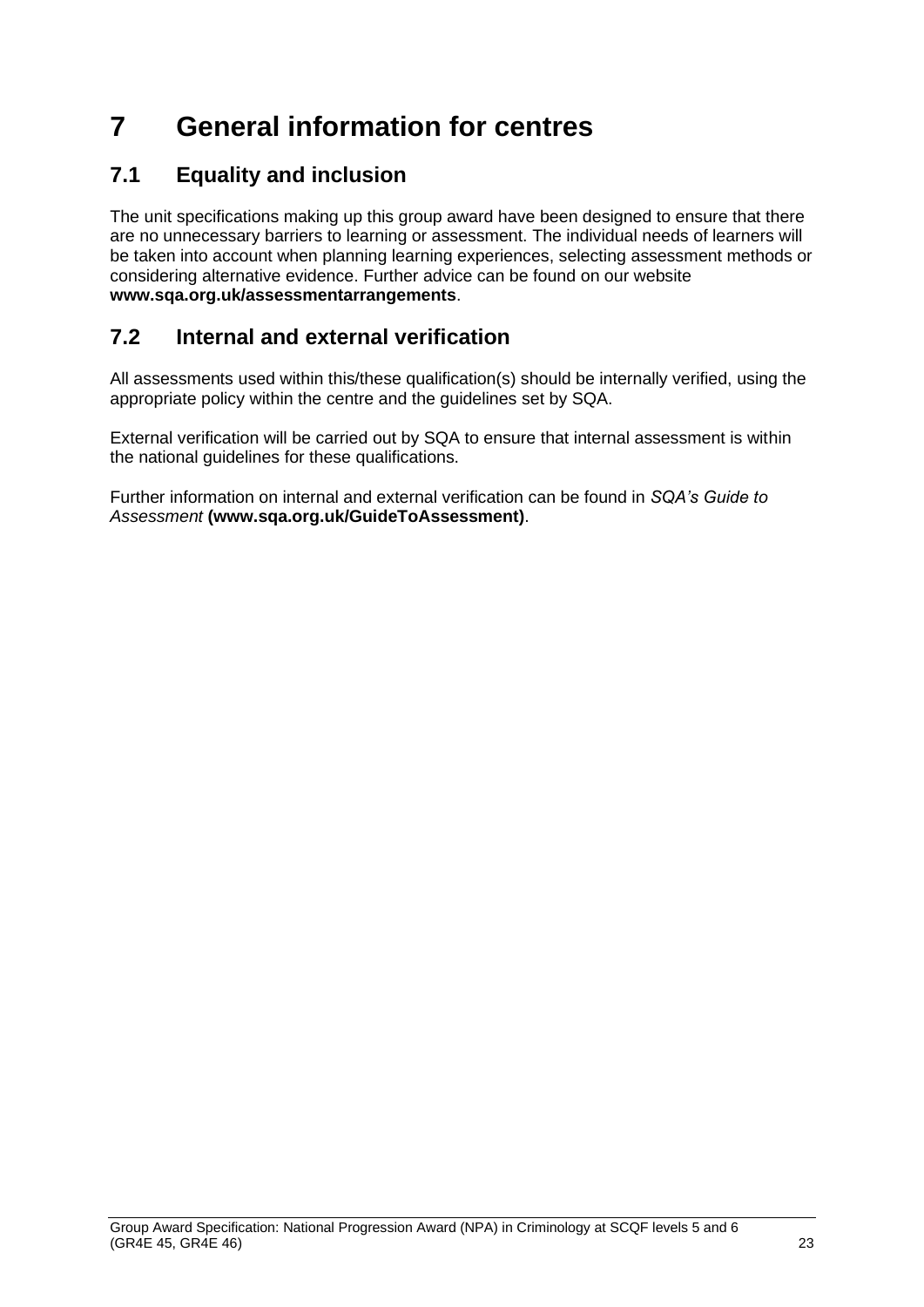### <span id="page-25-0"></span>**7.3 Guidelines on qualifications required for teaching, assessing and internally verifying the NPA in Criminology at SCQF level 5 (GR4E 45)**

#### **Teachers/Lecturers**

It would be preferrable if those involved in teaching the NPA in Criminology at SCQF level 5 had a degree in Criminology or Sociology or Psychology.

As a minimum, subject expertise in Criminology or Sociology or Psychology to at least SCQF level 8 is required. This should be at least 60 credits in one discipline.

In the case of unit J45V 45 Forensic Science: Applications, the unit could be delivered by a science teacher/lecturer. Some centres may split the delivery of the unit between teachers/lecturers due to the requirement for biology, chemistry and physics content. However, it is possible for the unit to be delivered by one teacher/lecturer.

Where there are knowledge deficits, teachers/lecturers should undertake appropriate CPD before delivering the award. For example, the Professional Development Award in Criminology at SCQF level 8 (GK8R 48).

Teachers/Lecturers should hold an appropriate teaching qualification, for example:

- Teaching Qualification Further Education (TQFE)
- Teaching Qualification Secondary Education (TQSE)
- GR5K 49Teaching Practice in Scotland's Colleges

#### **Assessors**

It would be preferrable if those involved in assessing the NPA in Criminology at SCQF level 5 had a degree in Criminology or Sociology or Psychology.

As a minimum, subject expertise in Criminology or Sociology or Psychology to at least SCQF level 8 is required. This should be at least 60 credits in one discipline.

In the case of unit J45V 45 Forensic Science: Applications, the unit could be assessed by a science teacher/lecturer. Some centres may split the assessment of the unit between teachers/lecturers due to the requirement for biology, chemistry and physics content. However, it is possible for the unit to be assessed by one teacher/lecturer.

Where there are knowledge deficits, assessors should undertake appropriate CPD before assessing the award. For example, the Professional Development Award in Criminology at SCQF level 8 (GK8R 48).

Assessors should hold an appropriate assessing qualification, for example:

- Teaching Qualification Further Education (TQFE)
- Teaching Qualification Secondary Education (TQSE)
- GR5K 49Teaching Practice in Scotland's Colleges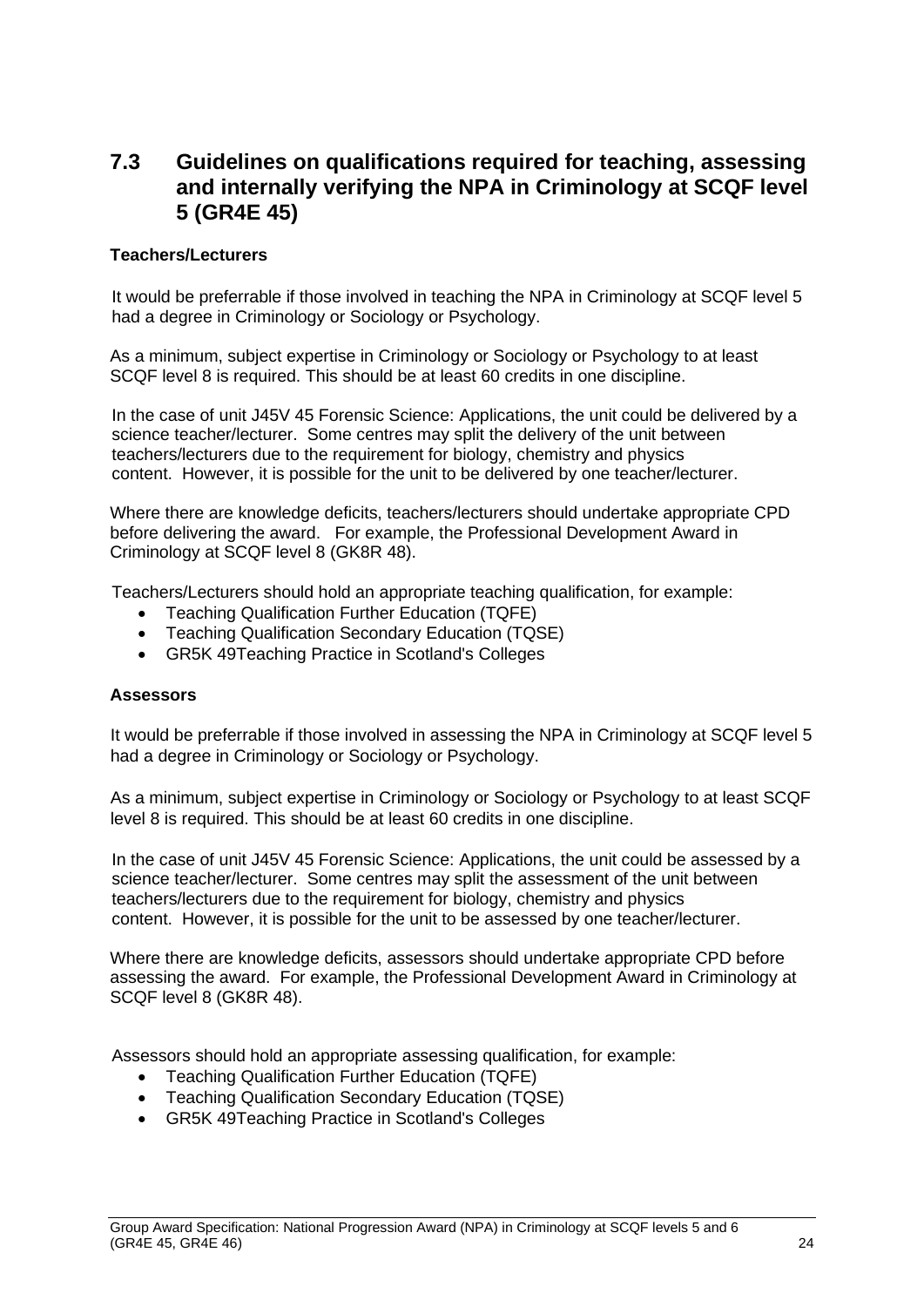#### <span id="page-26-0"></span>**Internal verifiers**

It would be preferrable if those involved in the quality assurance of the NPA in Criminology at SCQF level 5 had a degree in Criminology or Sociology or Psychology.

As a minimum, subject expertise in Criminology or Sociology or Psychology to at least SCQF level 8 is required. This should be at least 60 credits in one discipline.

In the case of unit J45V 45 Forensic Science: Applications, the unit could be internally verified by a science teacher/lecturer. Some centres may split the internal verification of the unit between teachers/lecturers due to the requirement for biology, chemistry and physics content. However, it is possible for the unit to be internally verified by one teacher/lecturer.

Where there are knowledge deficits, internal verifiers should undertake appropriate CPD before internally verifying the award. For example, the Professional Development Award in Criminology at SCQF level 8 (GK8R 48).

Internal Verifiers should hold an appropriate internal verification qualification. The following qualifications are acceptable for internally verifying National Units, although this is not an exhaustive list:

- ♦ Teaching Qualification Further Education (TQFE)
- ♦ Teaching Qualification Secondary Education (TQSE)
- ♦ GF8R 48 Professional Development Award: Conduct the Internal Verification Process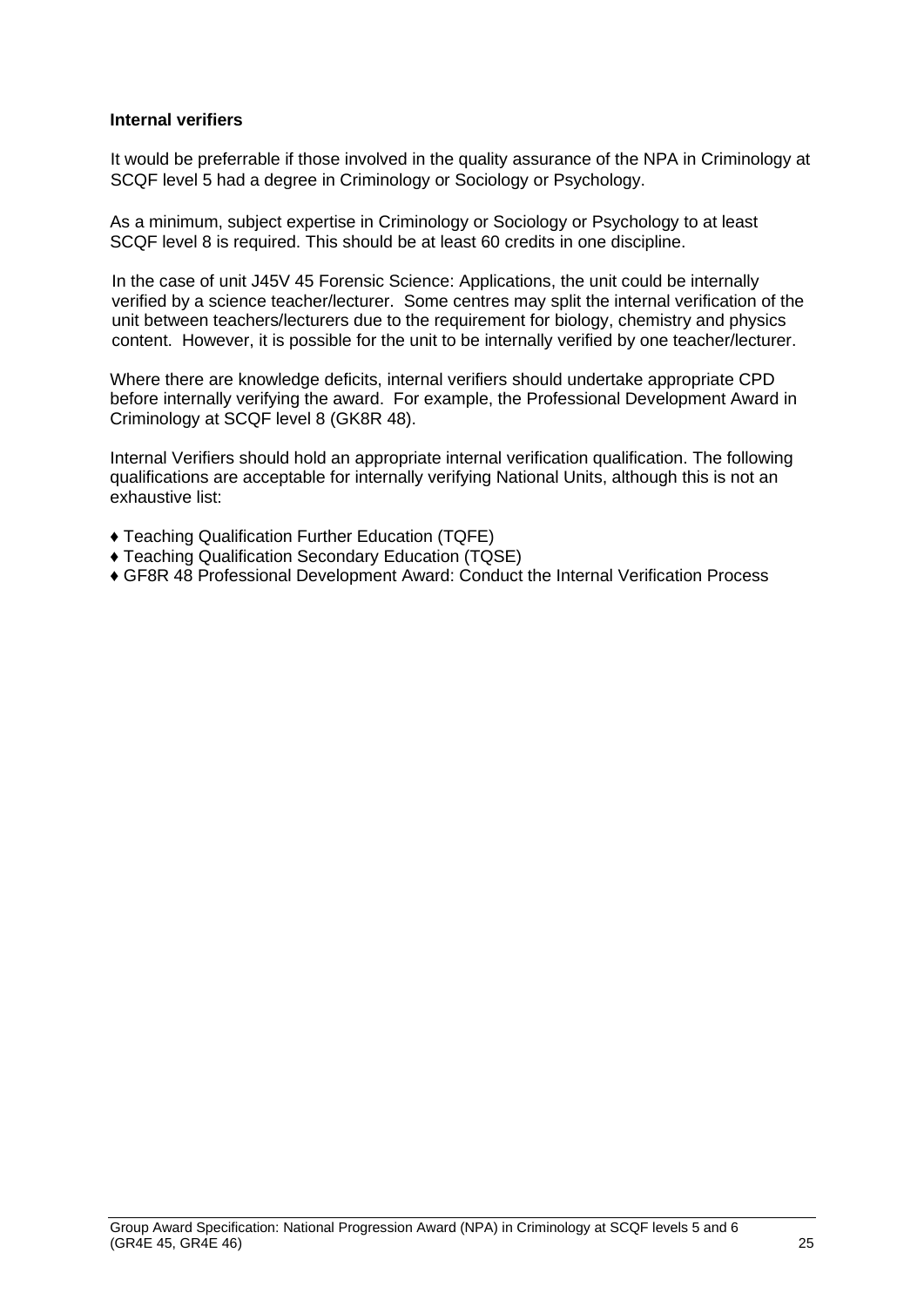### <span id="page-27-0"></span>**7.4 Guidelines on qualifications required for teaching, assessing and internally verifying the NPA in Criminology at SCQF level 6 (GR4E 46)**

#### **Teachers/Lecturers**

Those involved in teaching the NPA in Criminology at SCQF level 6 must have a degree in Criminology or Sociology or Psychology. They should also have knowledge and understanding of Scots Law and how the Scottish courts work to at least SCQF level 7.

For the following optional units:

Unit F824 12 *Forensic Science: Practical Techniques* could be delivered by a science teacher/lecturer. Some centres may split the delivery of the unit between teachers/lecturers due to the requirements for biology, chemistry and physics content. However, it is possible for the unit to be delivered by one teacher/lecturer.

For unit FN51 12 *Crime in Society*, teachers/lecturers should have knowledge and understanding of Scots Law and how Scottish courts work to at least SCQF level 7. This could be evidenced through degree studies or through, for example, unit F1B4 34 *Scottish Criminal Law* SCQF level 7. Also, see CPD recommendation below.

Where there are knowledge deficits, teachers/lecturers should undertake appropriate CPD before delivering the award. For example, the Professional Development Award in Criminology at SCQF level 8 (GK8R 48).

Teachers/Lecturers should hold an appropriate teaching qualification, for example:

- Teaching Qualification Further Education (TQFE)
- Teaching Qualification Secondary Education (TQSE)
- GR5K 49 Teaching Practice in Scotland's Colleges

#### **Assessors**

Those involved in assessing the NPA in Criminology at SCQF level 6 must have a degree in Criminology or Sociology or Psychology. They should also have knowledge and understanding of Scots Law and how the Scottish courts work to at least SCQF level 7.

For the following optional units:

Unit F824 12 *Forensic Science: Practical Techniques* could be assessed by a science teacher/lecturer. Some centres may split the assessment of the unit between teachers/lecturers due to the requirements for biology, chemistry and physics content. However, it is possible for the unit to be assessed by one teacher/lecturer.

For unit FN51 12 *Crime in Society*, assessors should have knowledge and understanding of Scots Law and how Scottish courts work to at least SCQF level 7. This could be evidenced through degree studies or through, for example, unit F1B4 34 *Scottish Criminal Law* SCQF level 7. Also, see CPD recommendation below.

Where there are knowledge deficits, assessors should undertake appropriate CPD before assessing the award. For example, the Professional Development Award in Criminology at SCQF level 8 (GK8R 48).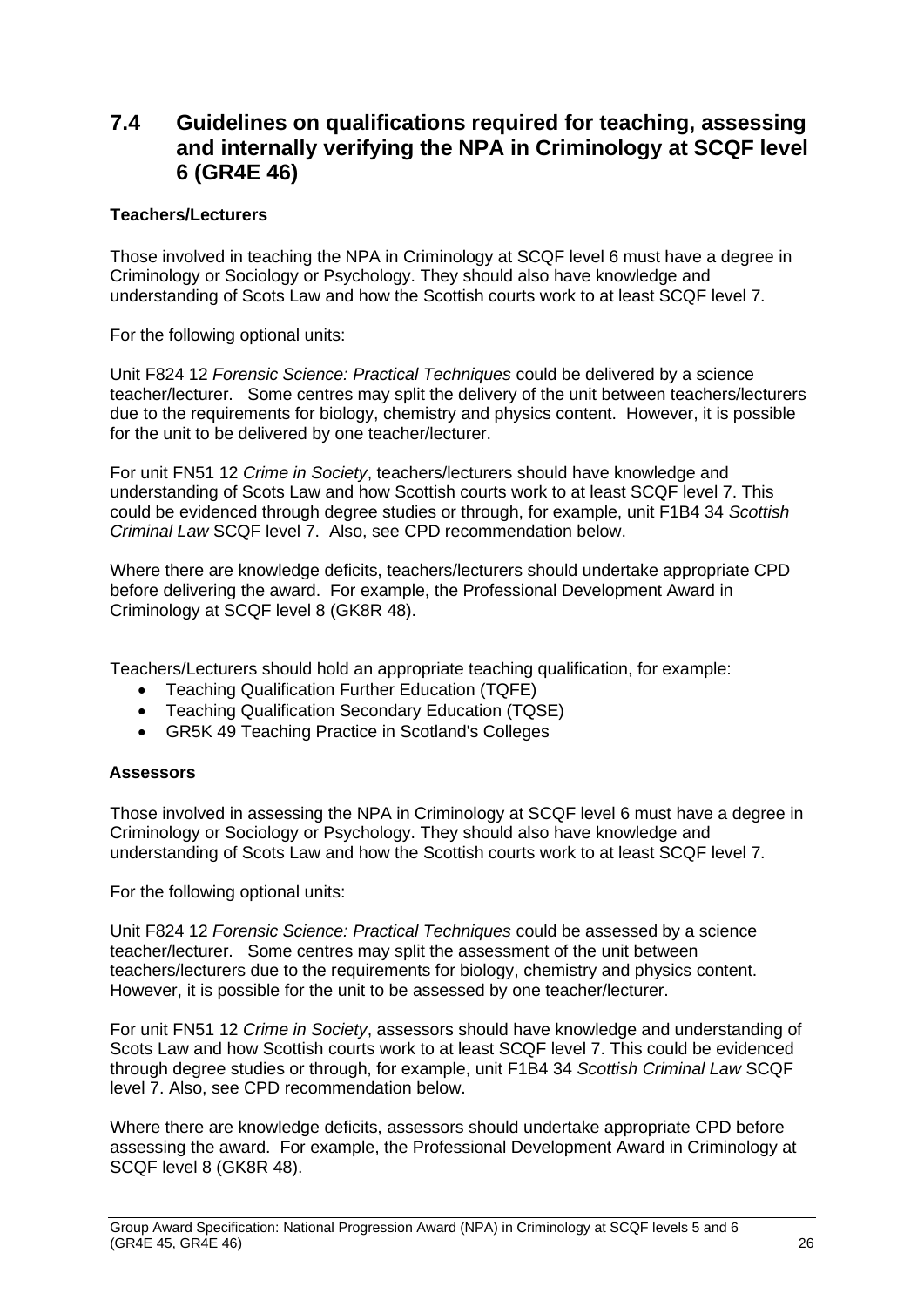Assessors should hold an appropriate assessing qualification, for example:

- Teaching Qualification Further Education (TQFE)
- Teaching Qualification Secondary Education (TQSE)
- GR5K 49Teaching Practice in Scotland's Colleges

#### **Internal verifiers**

Those involved in the internal quality assurance of the NPA in Criminology at SCQF level 6 must have a degree in Criminology or Sociology or Psychology. They should also have knowledge and understanding of Scots Law and how the Scottish courts work to at least SCQF level 7.

For the following optional units:

Unit F824 12 *Forensic Science: Practical Techniques* could be internally verified by a science teacher/lecturer. Some centres may split internal verification between teachers/lecturers due to the requirements for biology, chemistry and physics content. However, it is possible for the unit to be internally verified by one teacher/lecturer.

For unit FN51 12 *Crime in Society*, internal verifiers should have knowledge and understanding of Scots Law and how Scottish courts work to at least SCQF level 7. This could be evidenced through degree studies or through, for example, unit F1B4 34 *Scottish Criminal Law* SCQF level 7. Also, see further CPD recommendation below.

Where there are knowledge deficits, internal verifiers should undertake appropriate CPD before internally verifying the award. For example, the Professional Development Award in Criminology at SCQF level 8 (GK8R 48).

Internal Verifiers should hold an appropriate internal verification qualification. The following qualifications are acceptable for internally verifying National Units, although this is not an exhaustive list:

- ♦ Teaching Qualification Further Education (TQFE)
- ♦ Teaching Qualification Secondary Education (TQSE)
- ♦ GF8R 48 Professional Development Award: Conduct the Internal Verification Process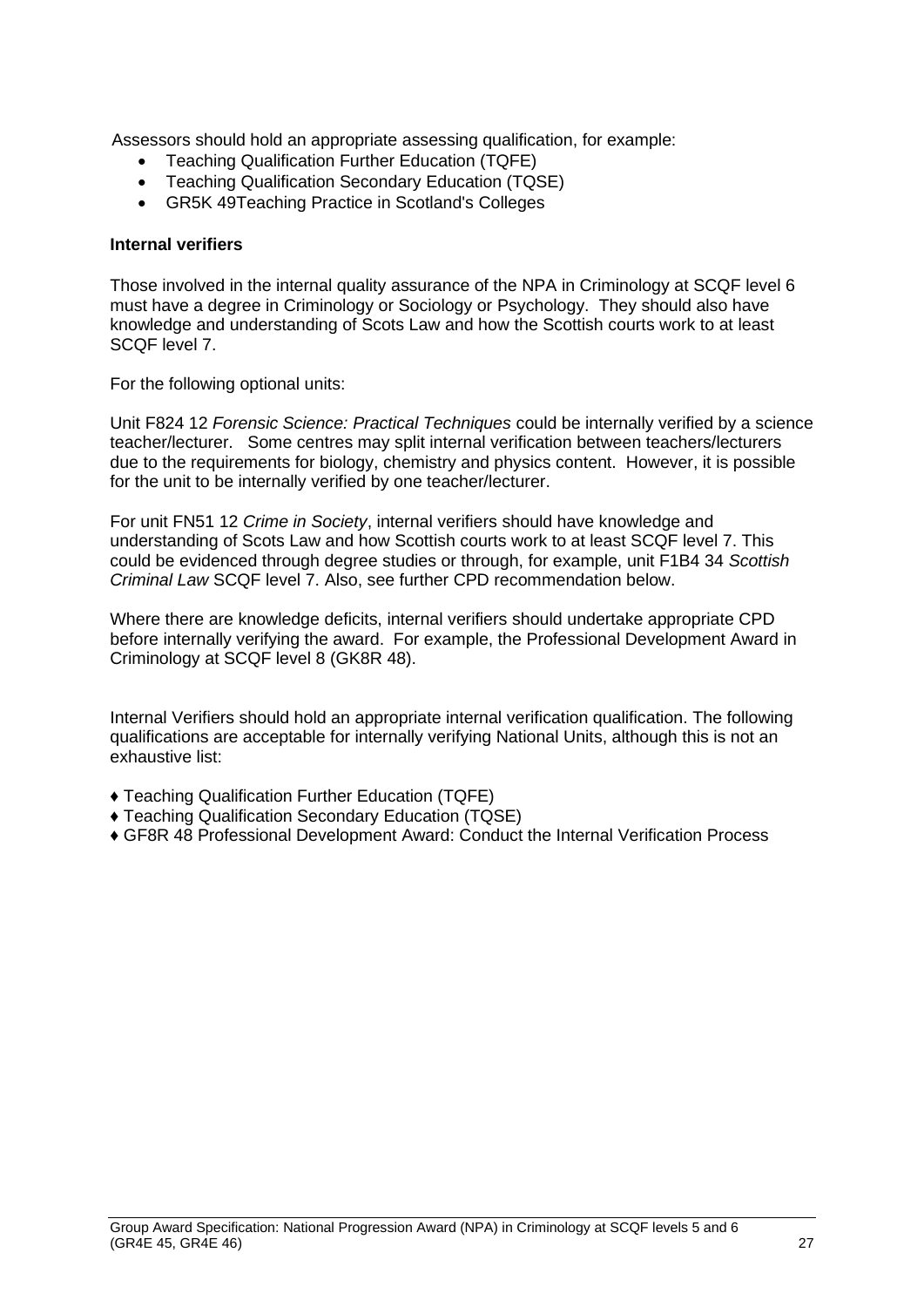# <span id="page-29-0"></span>**8 Glossary of terms**

**Embedded Core Skills:** is where the assessment evidence for the unit also includes full evidence for complete Core Skill or Core Skill components. A learner successfully completing the unit will be automatically certificated for the Core Skill. (This depends on the unit having been successfully audited and validated for Core Skills certification.)

**Finish date:** The end of a group award's lapsing period is known as the finish date. After the finish date, the group award will no longer be live and the following applies:

- learners may not be entered for the group award
- the group award will continue to exist only as an archive record on the Awards Processing System (APS)

**Lapsing date:** When a group award is entered into its lapsing period, the following will apply:

- $\bullet$  the group award will be deleted from the relevant catalogue
- the group award specification will remain until the qualification reaches its finish date at which point it will be removed from SQA's website and archived
- no new centres may be approved to offer the group award
- centres should only enter learners whom they expect to complete the group award during the defined lapsing period

**SQA credit value:** The credit value allocated to a unit gives an indication of the contribution the unit makes to an SQA group award. An SQA credit value of 1 given to an SQA unit represents approximately 40 hours of programmed learning, teaching and assessment.

**SCQF:** The Scottish Credit and Qualification Framework (SCQF) provides the national common framework for describing all relevant programmes of learning and qualifications in Scotland. SCQF terminology is used throughout this guide to refer to credits and levels. For further information on the SCQF visit the SCQF website at **[www.scqf.org.uk](http://www.scqf.org.uk/)**.

**SCQF credit points:** SCQF credit points provide a means of describing and comparing the amount of learning that is required to complete a qualification at a given level of the Framework. One National Unit credit is equivalent to 6 SCQF credit points. One National Unit credit at Advanced Higher and one Higher National Unit credit (irrespective of level) is equivalent to 8 SCQF credit points.

**SCQF levels:** The level a qualification is assigned within the framework is an indication of how hard it is to achieve. The SCQF covers 12 levels of learning. HNCs and HNDs are available at SCQF levels 7 and 8 respectively. Higher National Units will normally be at levels 6–9 and graded units will be at level 7 and 8. National Qualification Group Awards are available at SCQF levels 2–6 and will normally be made up of National Units which are available from SCQF levels 2–7.

**Subject unit:** Subject units contain vocational/subject content and are designed to test a specific set of knowledge and skills.

**Signposted Core Skills:** refers to opportunities to develop Core Skills arise in learning and teaching but are not automatically certificated.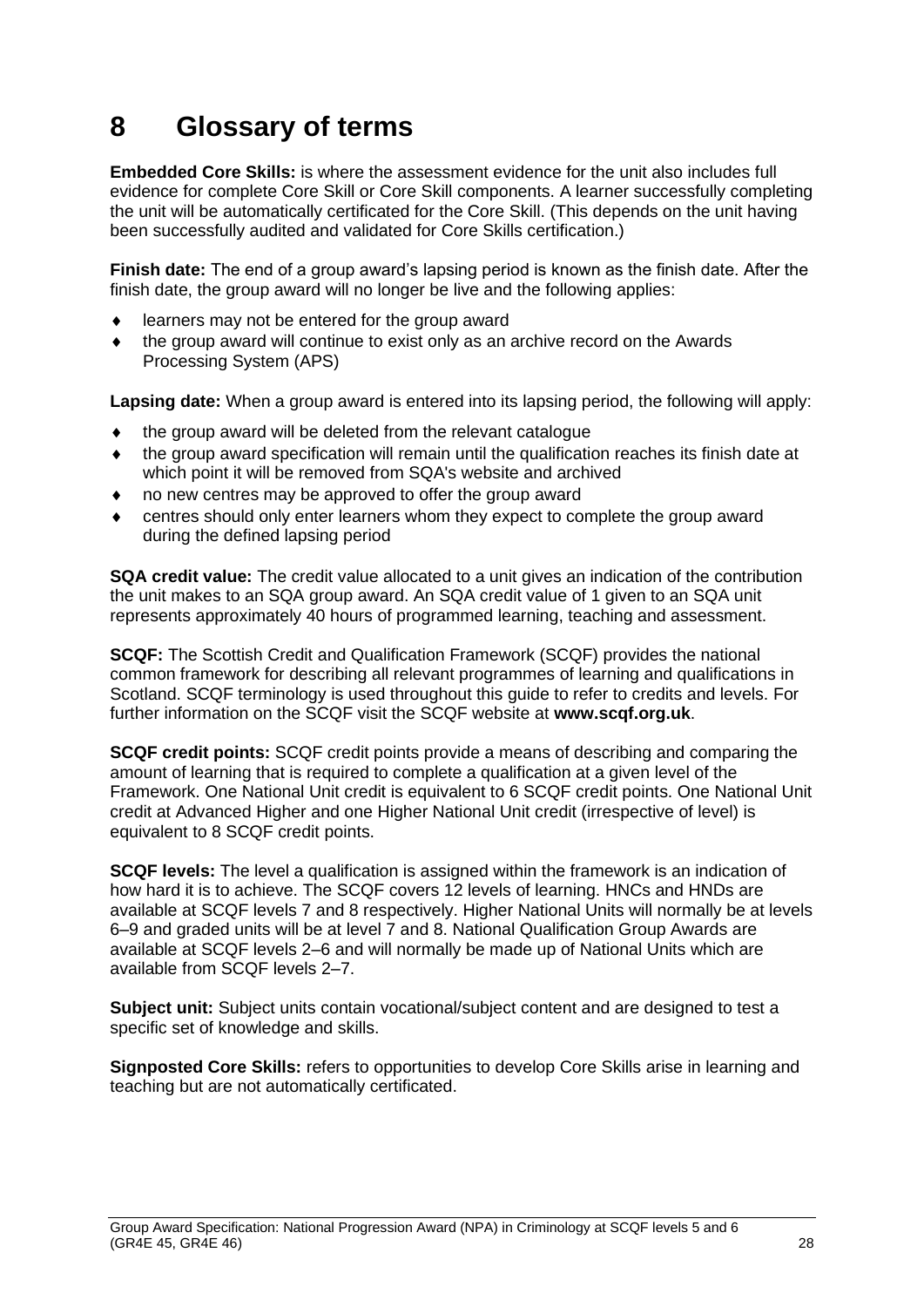## **History of changes**

It is anticipated that changes will take place during the life of the qualification and this section will record these changes. This document is the latest version and incorporates the changes summarised below. Centres are advised to check SQA's APS Navigator to confirm they are using the up to date qualification structure.

**NOTE:** Where a unit is revised by another unit:

- No new centres may be approved to offer the unit which has been revised.
- Centres should only enter learners for the unit which has been revised where they are expected to complete the unit before its finish date.

| <b>Version</b><br><b>Number</b> | <b>Description</b>                                                                                                                                                         | <b>Date</b> |
|---------------------------------|----------------------------------------------------------------------------------------------------------------------------------------------------------------------------|-------------|
| 03                              | Guidelines on qualifications required for teaching,<br>assessing, and internally verifying both awards have<br>been updated.                                               | 07/03/22    |
| 02                              | Guidelines on qualifications required for teaching,<br>assessing, and internally verifying the NPA in<br>Criminology at SCQF level 5 and 6 have been added to<br>section 7 | 17/6/2021   |
|                                 |                                                                                                                                                                            |             |
|                                 |                                                                                                                                                                            |             |
|                                 |                                                                                                                                                                            |             |
|                                 |                                                                                                                                                                            |             |
|                                 |                                                                                                                                                                            |             |
|                                 |                                                                                                                                                                            |             |
|                                 |                                                                                                                                                                            |             |
|                                 |                                                                                                                                                                            |             |
|                                 |                                                                                                                                                                            |             |
|                                 |                                                                                                                                                                            |             |

#### **Acknowledgement**

SQA acknowledges the valuable contribution that Scotland's colleges have made to the development of this qualification.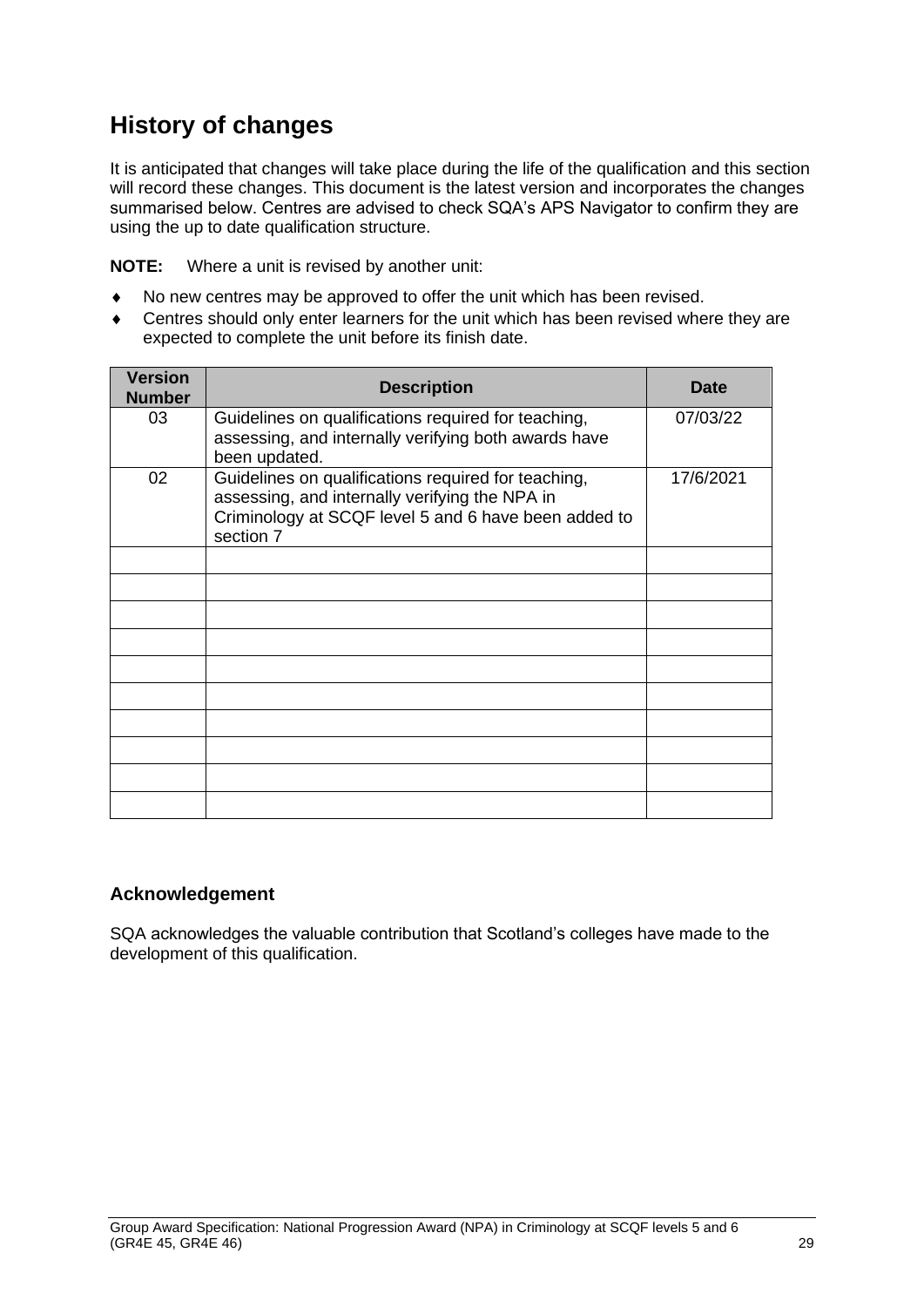# <span id="page-31-0"></span>**9 General information for learners**

This section will help you decide whether this is the qualification for you by explaining what the qualification is about, what you should know or be able to do before you start, what you will need to do during the qualification and opportunities for further learning and employment.

Within the NPAs in Criminology you will study:

- *Criminology: Crime in the Community*
- *Criminology: Crime Scenes*
- *Modern Studies: Social Issues in the United Kingdom (SCQF level 5)*
- *The History and Development of Criminology*
- *Forensic Science: Applications*
- *Criminology: Nature and Extent of Crime*
- *Criminology: Forensic Psychology*
- *Criminology: Crime in Society*
- *Modern Studies: Social Issues in the United Kingdom (SCQF level 6)*
- *Forensic Science: Practical Techniques*
- *Criminology: Crime Control Strategies*

The subject specific units are assessed using a variety of open and closed-book assessments.

Studying the NPA will require independent thinking, analytical skills and reasoned evaluation to reach satisfactory conclusions about crime in society. By developing both general and specific skills you will be well on the way to becoming a successful learner. There will be plenty of opportunity for research, debate and classroom discussion. As you gain success in achieving units, you will become a more confident individual.

The NPA can make a positive contribution to you becoming a critical but responsible citizen as you develop knowledge and understanding of the relationship between crime, society and consider wider, complex ethical and political issues.

By learning to work collaboratively throughout your studies, you will learn to become an effective contributor, applying critical thinking within new contexts, planning group tasks, evaluating data and presenting your findings.

You will develop a range of general skills, for example:

- time management, goal setting, punctuality and meeting deadlines
- problem solving
- reference, citation and bibliography skills
- $\bullet$  organising and planning
- working individually and with others
- personal effectiveness
- $\bullet$  the ability to take responsibility for your own learning
- skills in ICT